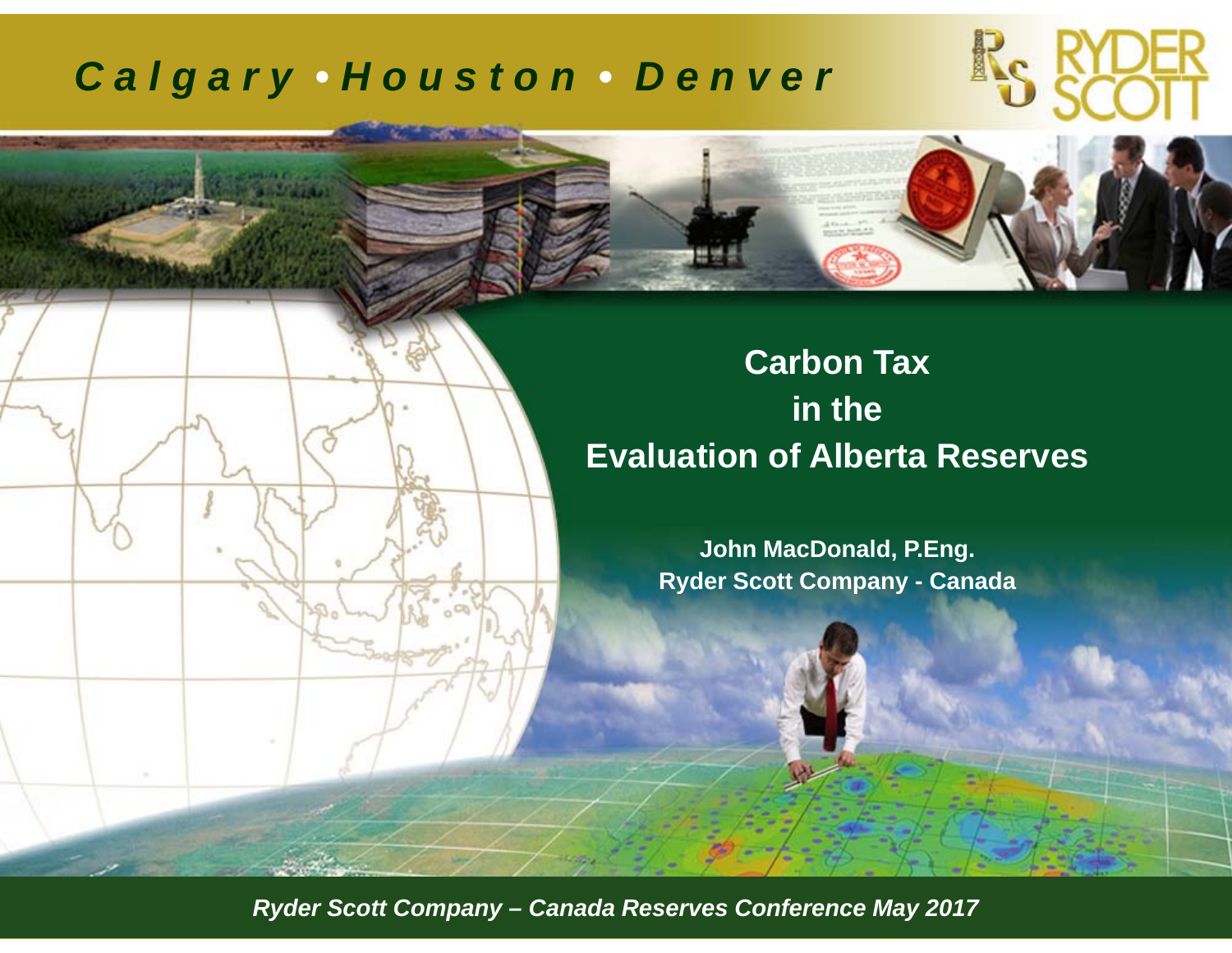



This presentation does not comment on the effectiveness of a carbon tax nor on the validity of global warming being accelerated by the activities of mankind.

This presentation focuses on the nature of carbon tax and how it will likely affect the value of oil and gas reserves in Alberta.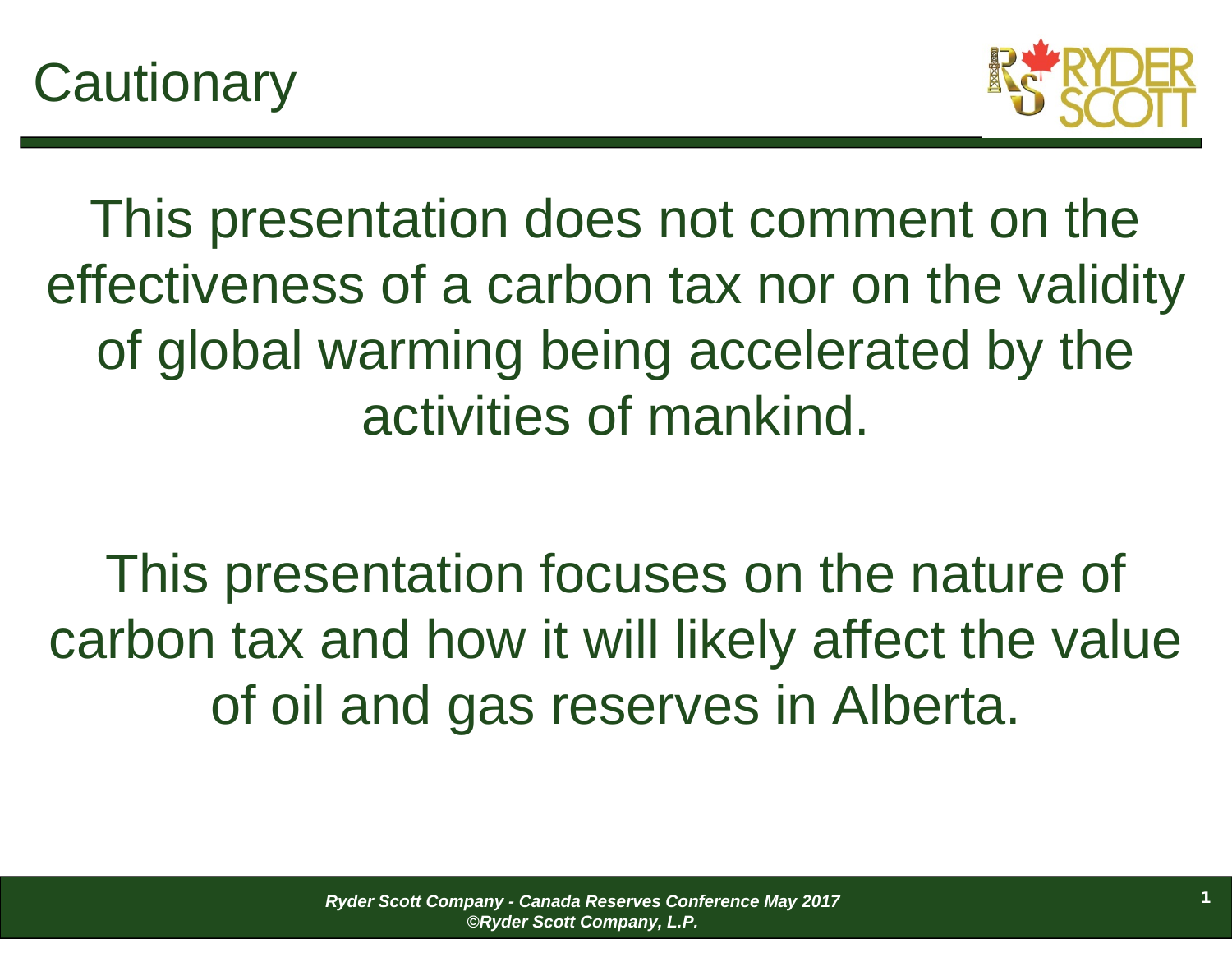

- This presentation has 4 sequential carbon tax learnings:
- 1. An understanding of what sort of beast it is.
- 2. An understanding of how it impacts the oil field.
- 3. An understanding of the impact on reserve evaluations for Alberta assets.
- 4. An appreciation of where it may be going.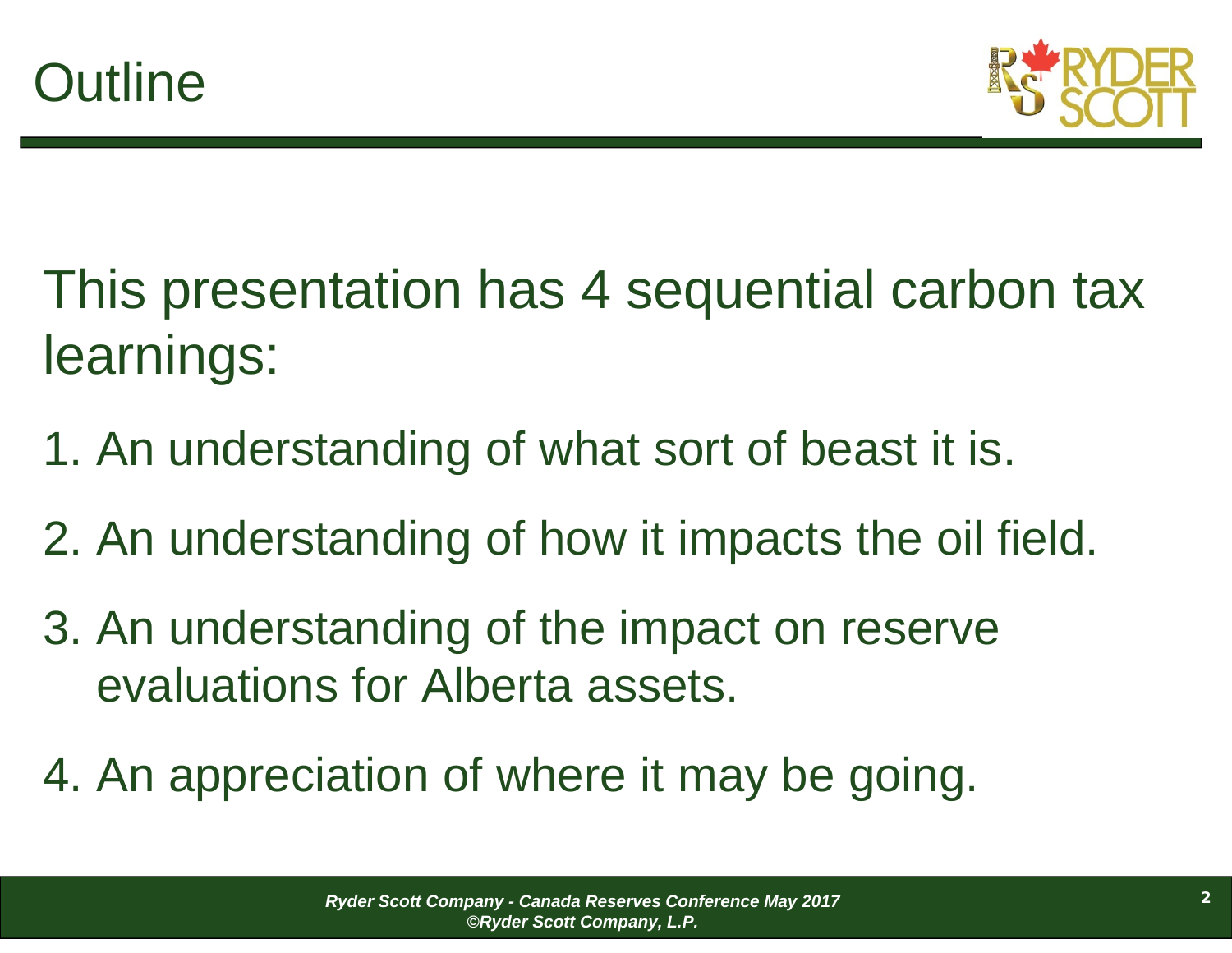

# Canadian Precedents

*Ryder Scott Company - Canada Reserves Conference May 2017 ©Ryder Scott Company, L.P.*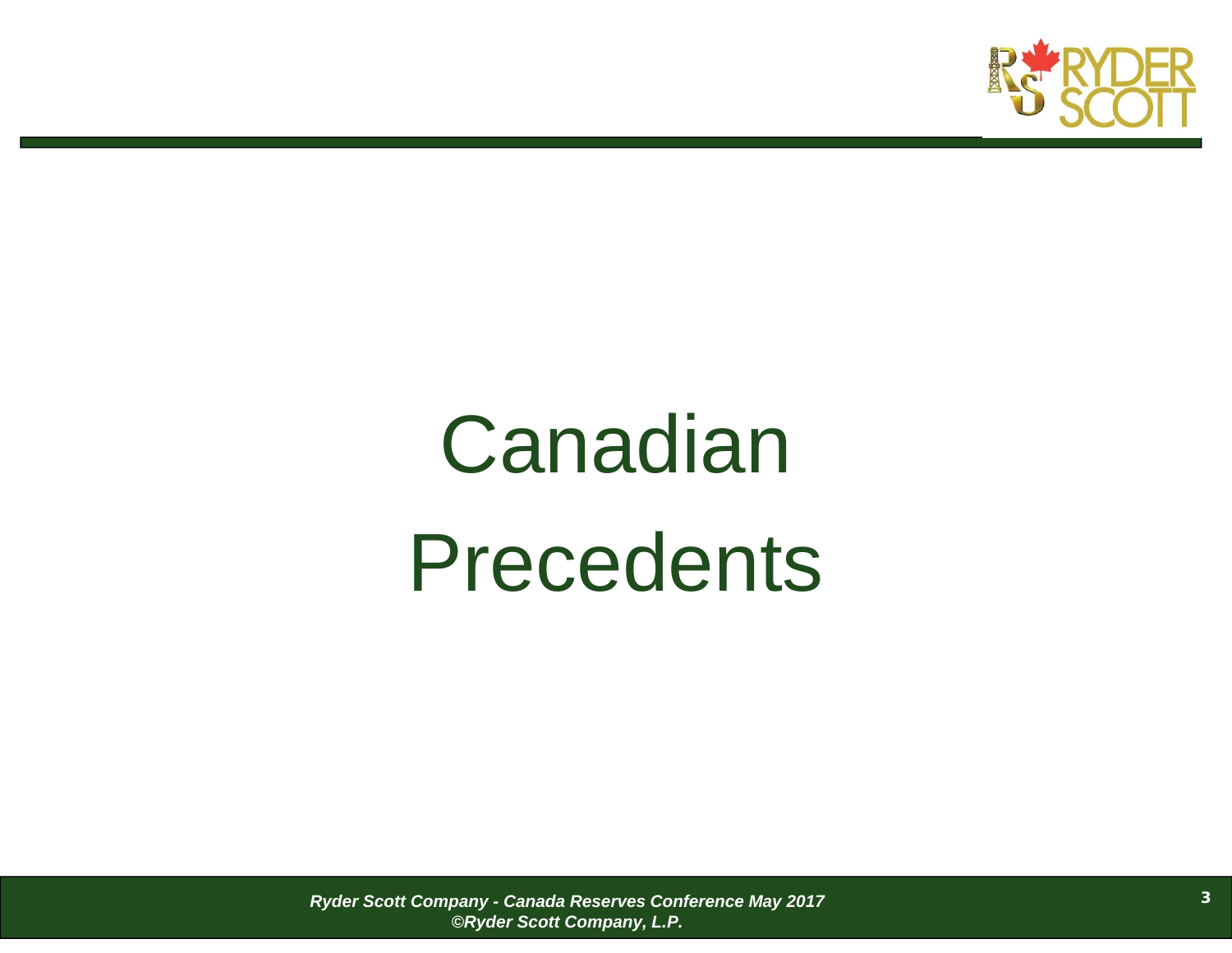

# B.C. Carbon Tax

*Ryder Scott Company - Canada Reserves Conference May 2017 ©Ryder Scott Company, L.P.*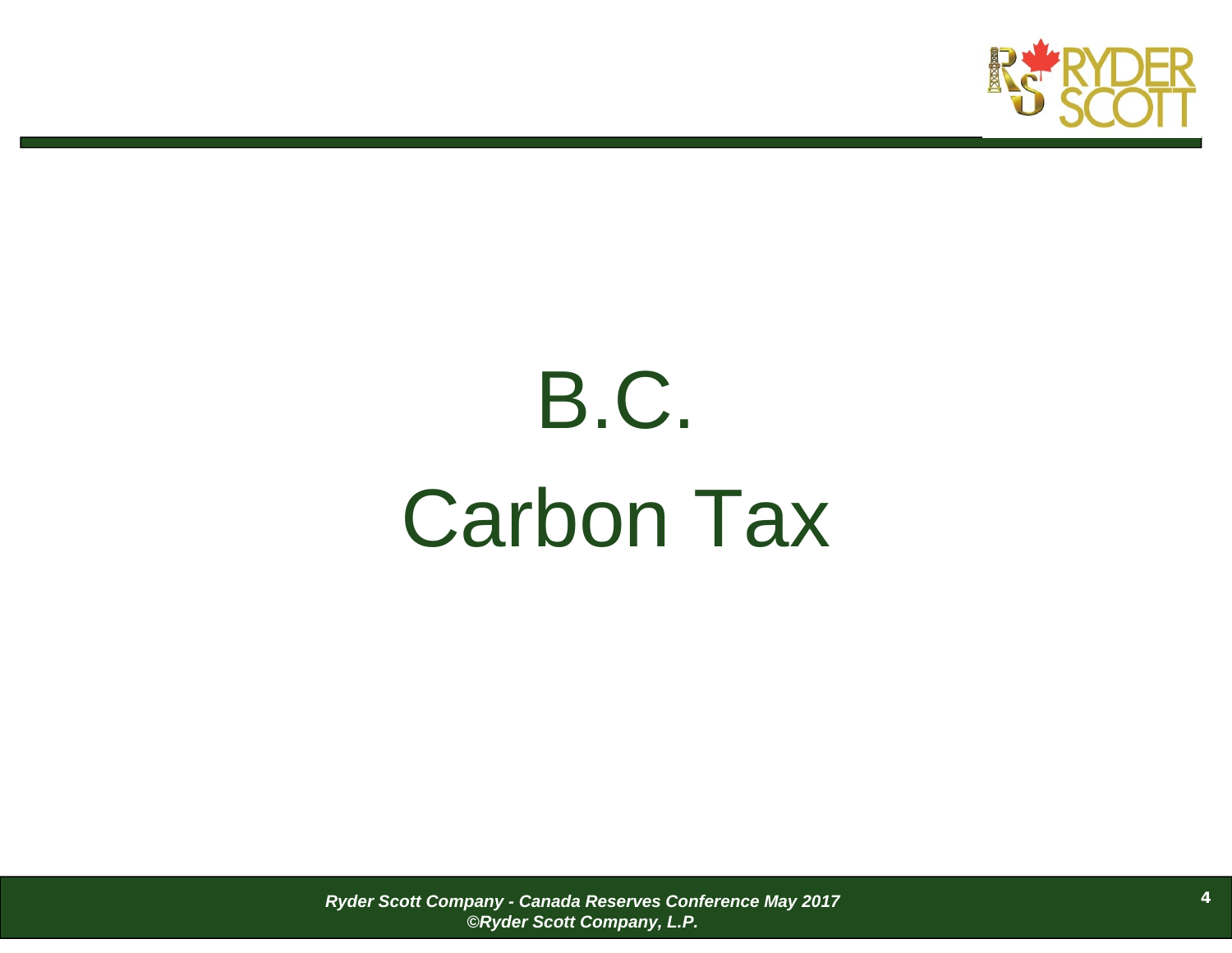

- •Tax is applied to all fossil fuels purchased or used in the province.
- •Tax rate is based on GHG emitted when fuel is burned.
- •Greenhouse Gases are  $CO_2$ , CH<sub>4</sub>, N<sub>2</sub>O, HFCs, PFCs and SF<sub>6</sub>.
- •Each GHG is assigned a CO<sub>2</sub> equivalent value.
- • Revenue neutral carbon tax implemented on July 2, 2008. (\$10 per tonne of CO $_2$  equivalent) (actually credits were exceeding revenue)
- • Final rate increase effective July 2, 2012. (\$30 CDN per tonne of CO $_2$  equivalent, which is 6.67¢ CDN/L or 18.2¢ US/U.S. gallon for gasoline at \$0.75 US/\$1 CDN)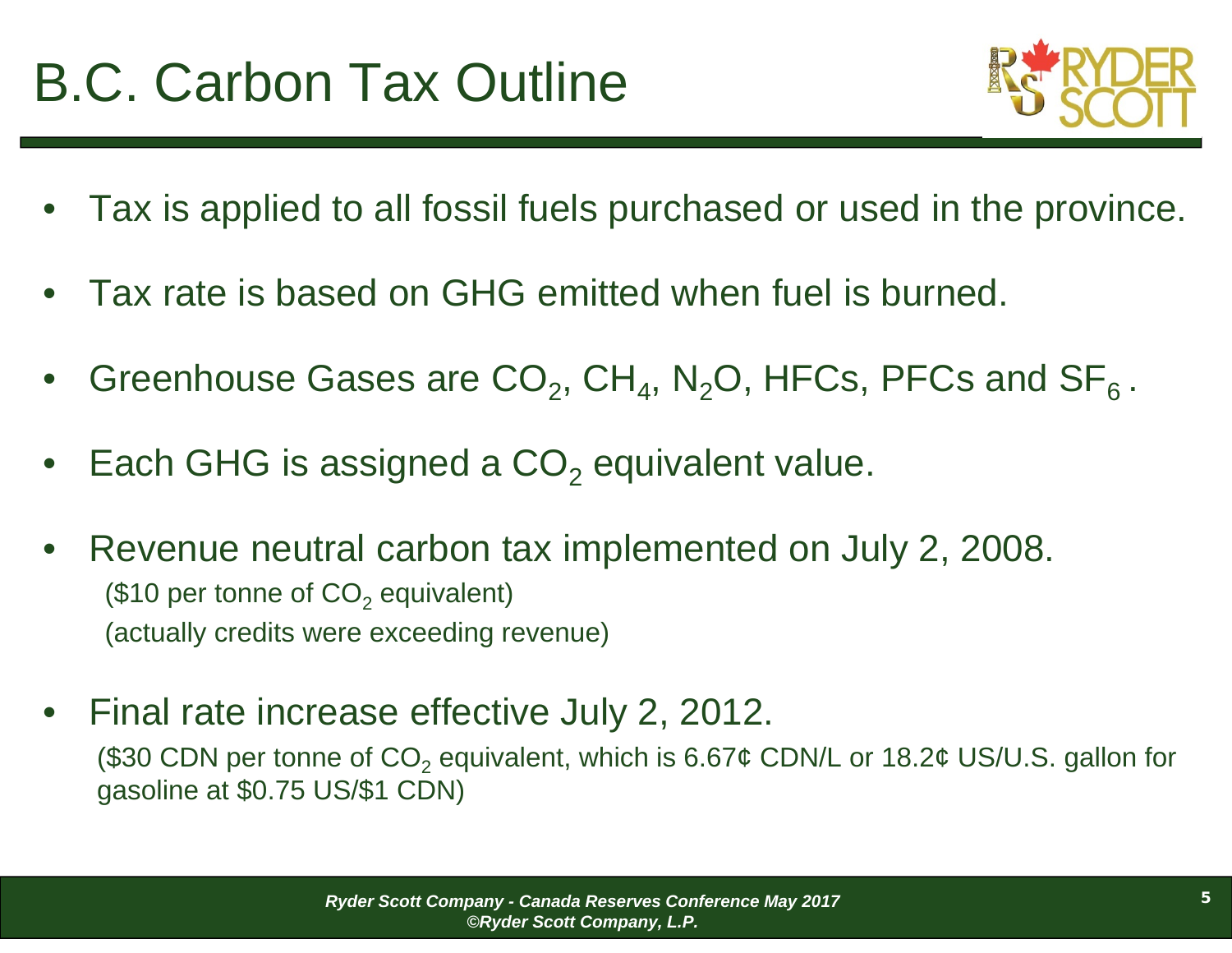

Revenue neutral as all tax revenue is returned to tax payers by reduction in other taxes.

- Individuals
	- Individuals realize a 5% reduction in first two personal income tax rates.
	- •Low income individuals also receive a Climate Action Tax Credit.
	- 4 other tax credit programs.
- Business
	- General corporate income tax rate reduced in stages totaling 2%.
	- $\bullet$ Small business corporate income tax rate reduced in stages from 4.5% to 2.5%.
	- A number of other tax credit programs.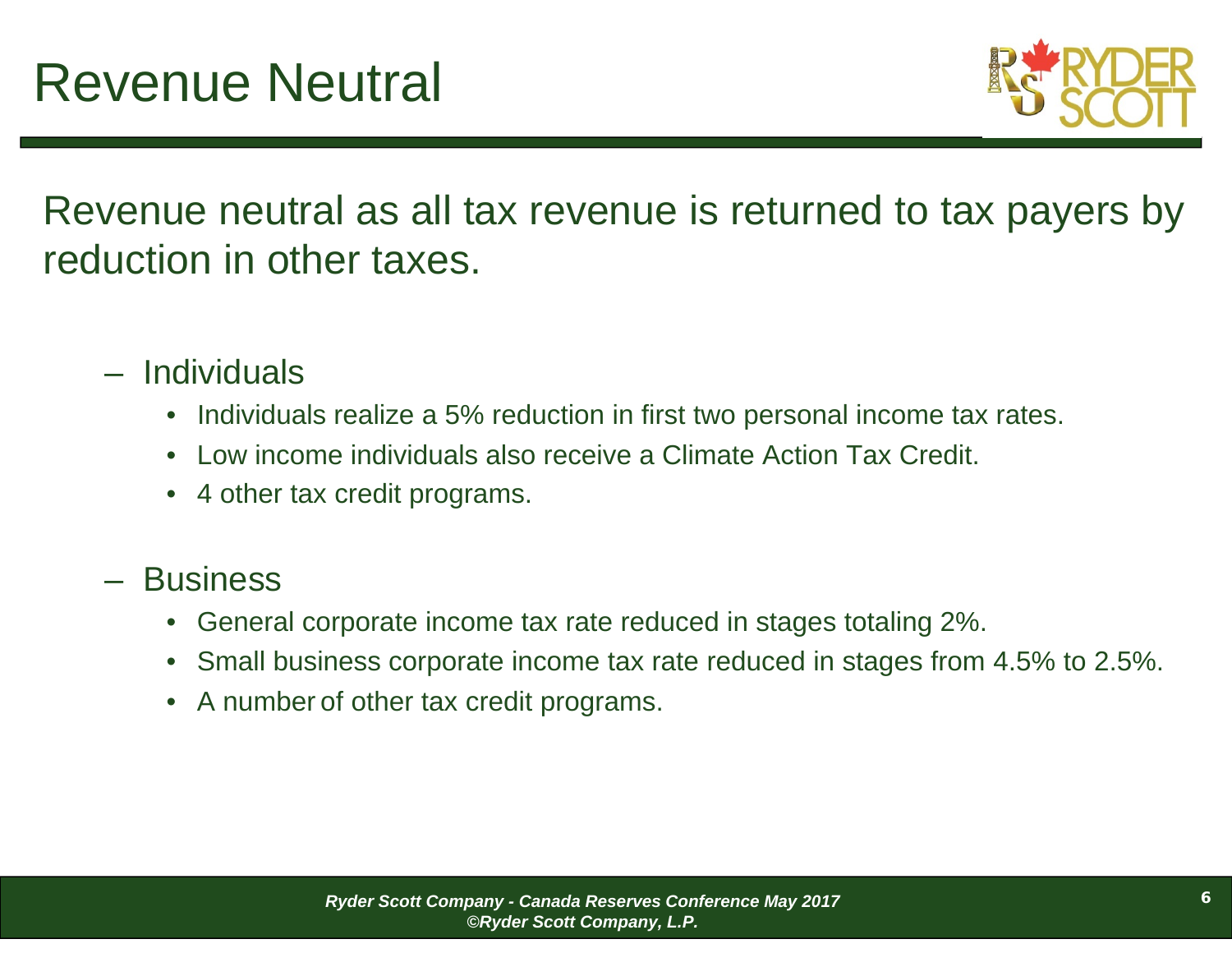

## In B.C.

## the rate of carbon tax is the sameno matter the business sector or application that it is applied to!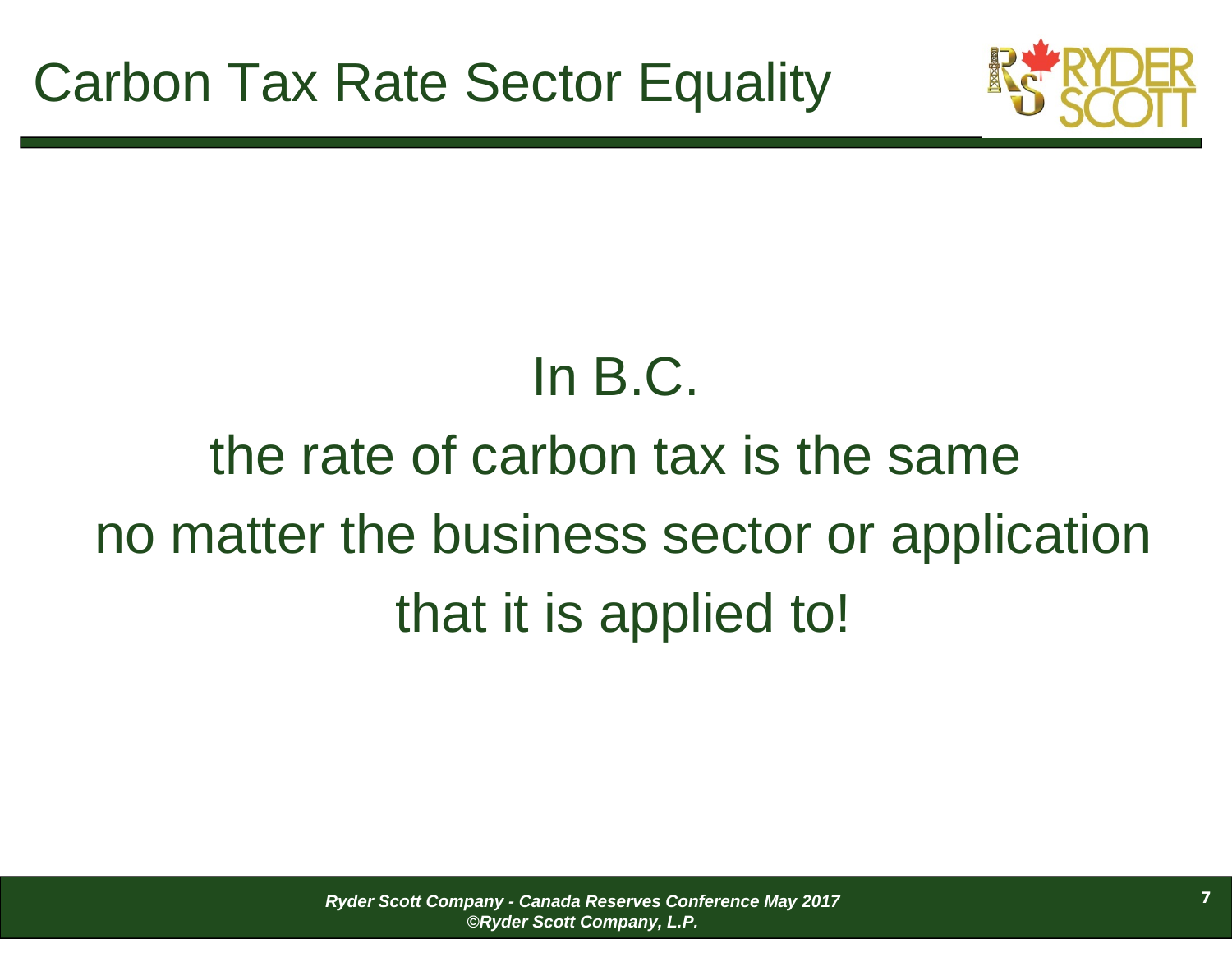

Carbon Tax is applied from the well head to the sales point every time a fossil fuel is used (combusted or not):

- Compressors (well head, gathering systems, within plants or sales).
- Flared volumes.
- Purchased fuels (e.g. gasoline, diesel, propane, natural gas, and methanol).
- Injection systems fuel.
- Heating systems fuel.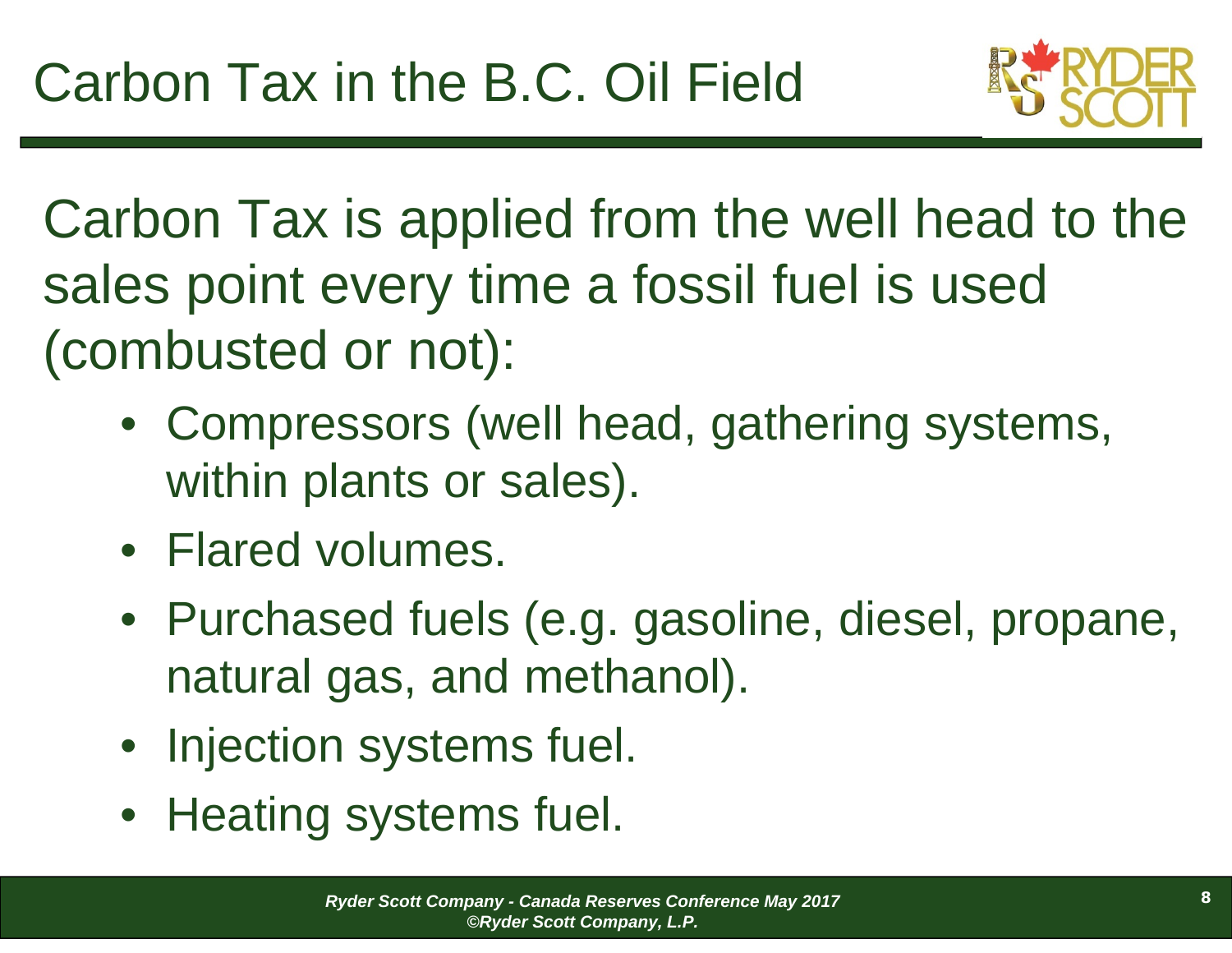

## Fuel that isn't combusted but is used:

- In pipeline pigging.
- As antifreeze in a natural gas pipeline.
- In down-hole operations at a well site.
- To remove natural gas liquids or impurities in the processing of natural gas.
- As a refrigerant in a closed system in the processing of natural gas.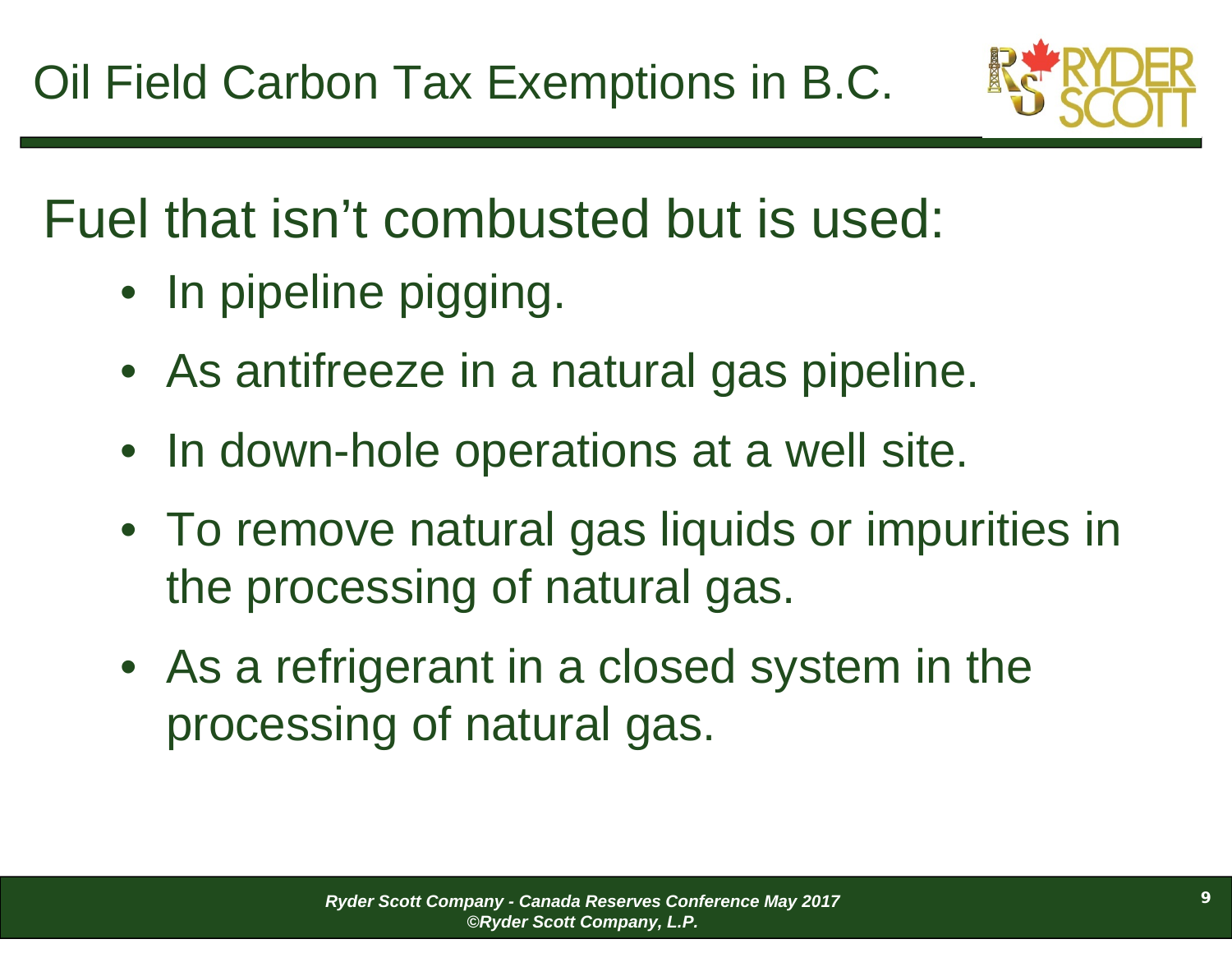

Applies to:

- $\bullet$  Natural gas used in stationary engines used to move natural gas to market or into/out of storage facilities.
- Pumping any form of liquid hydrocarbons between locations.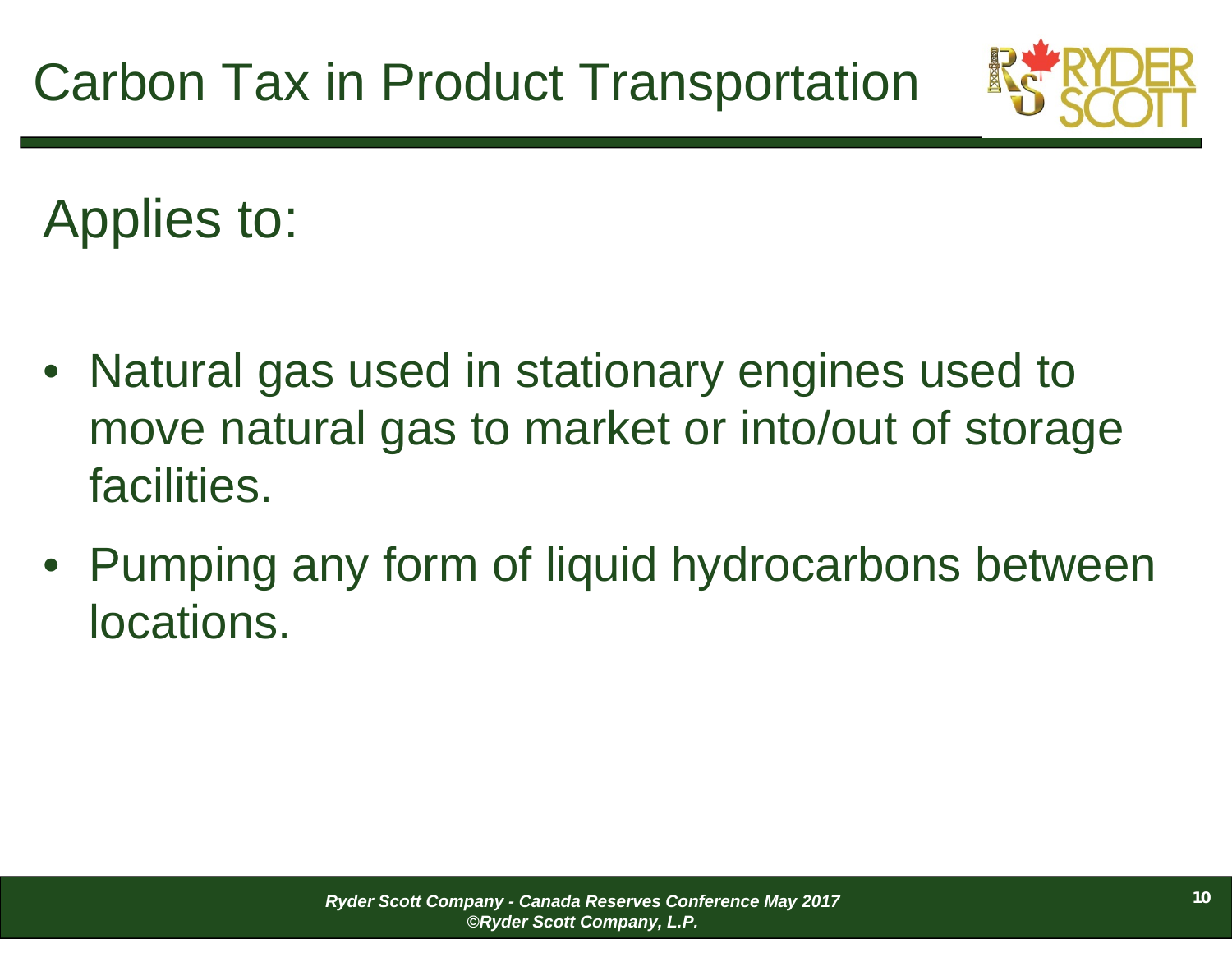

## Fuel sold and exported outside B.C. is exempt from Carbon Tax.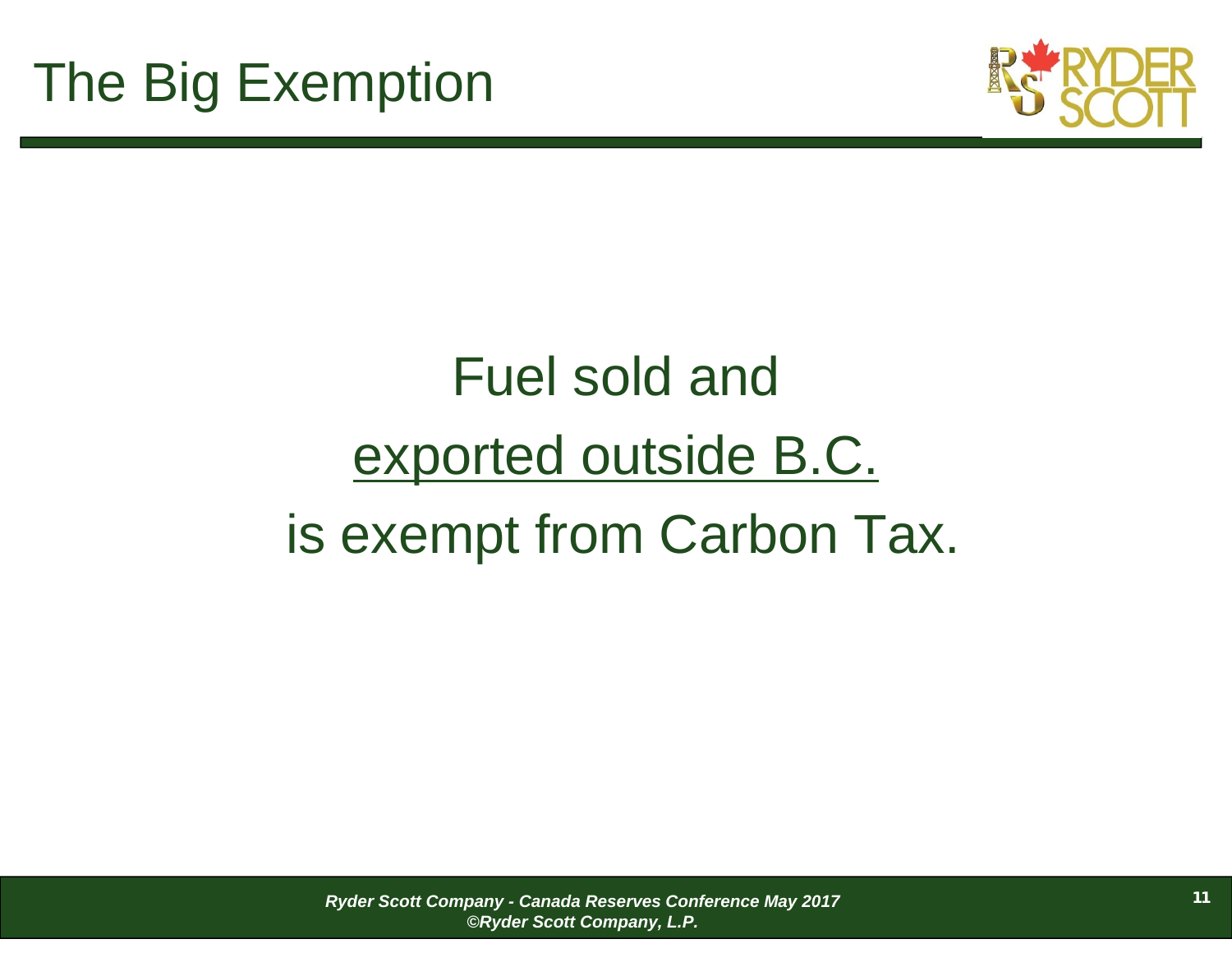

## Fuel sold and consumed in B.C.:

- Locomotive fuel purchased by an interjurisdictional rail service or cruise ship.
- Jet fuel purchased by an international air service.
- $\bullet$  Fuel purchased by a ship prohibited from coastal service.
- Purchased on a First Nation by a First Nation individual or band.
- Coloured fuel purchased by a farmer and delivered to their land.
- Purchased by a visiting force, diplomatic or consular corps.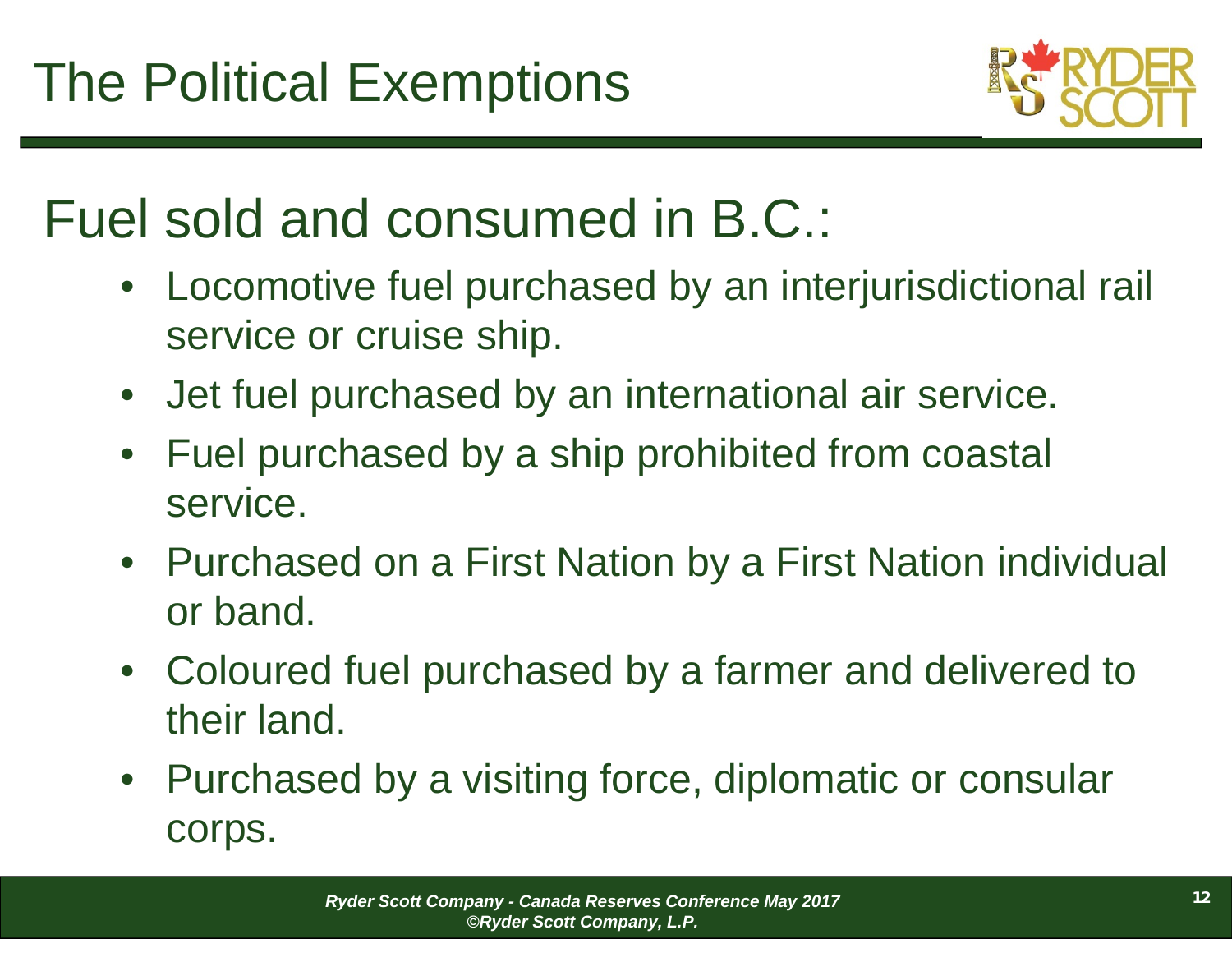

# Alberta Large Industrial Emitters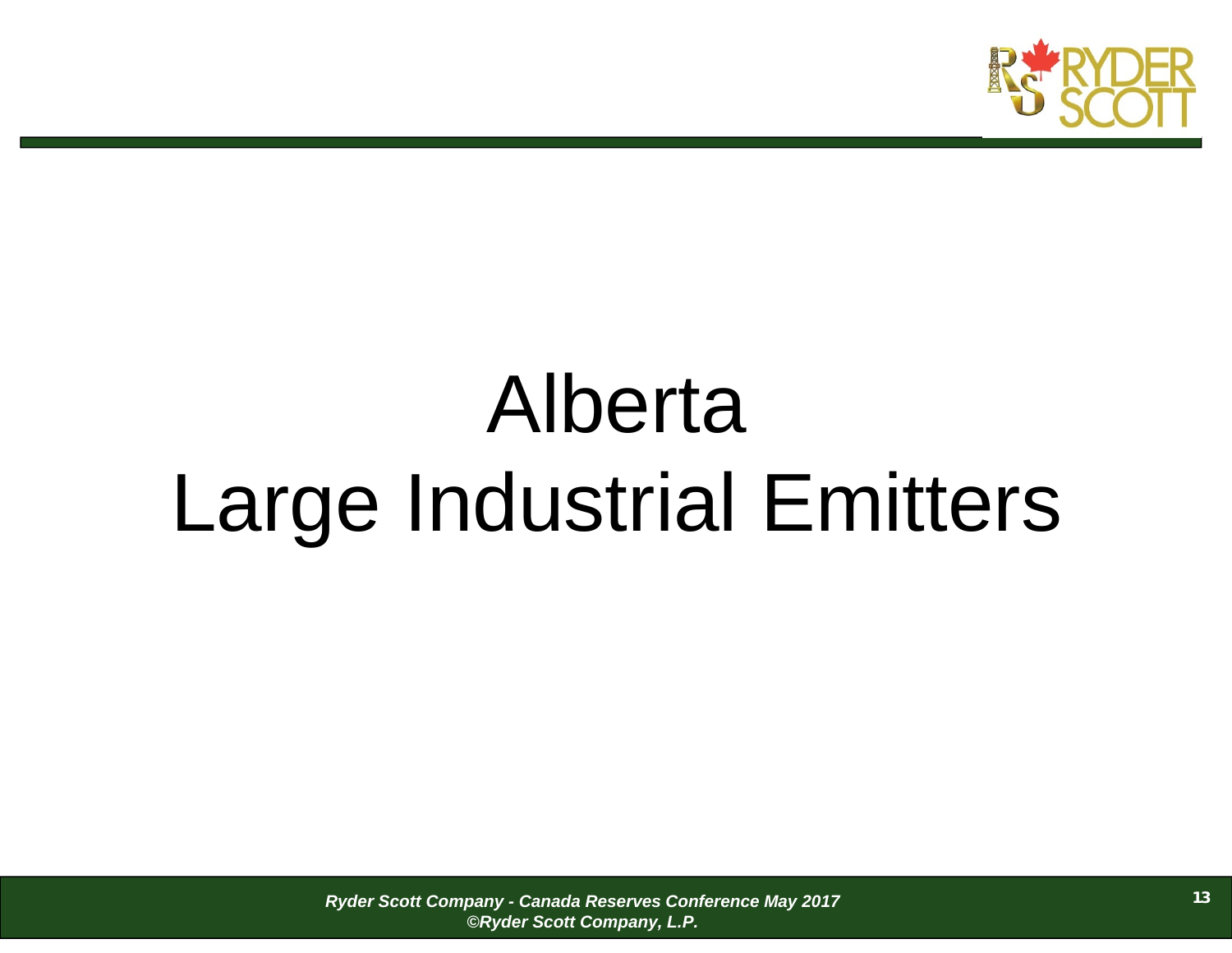

- • Alberta was the first province to publish an Act regulating GHG emissions from large industrial emitters (2003). (GHG are CO $_2$ , CH $_4$ , N $_2$ O, HFCs, PFCs and SF $_6$ . Each has a CO $_2$ e factor.)
- • Three regulations have been passed under the Act:
	- Specified Gas Reporting Regulation (2004)
		- • Requires facilities that emit 50,000 tonnes or more of greenhouse gases to submit annual reports on their emissions.
		- • Supported by the **Specified Gas Reporting Standard**, which details who is required to report and how the information is collected.
	- Specified Gas Emitters Regulation (2007)
		- • Requires facilities that emit 100,000 tonnes or more of greenhouse gases a year to reduce their emissions intensity by certain percentages of their baseline intensity, depending on how long the facility has been in operation and the calendar year through 2017.
		- •Significant penalties for exceeding emissions limit and related matters.
	- Administrative Penalty Regulation (2007)
		- • Establishes financial penalty for not following the rules correctly or failing to provide assistance when required.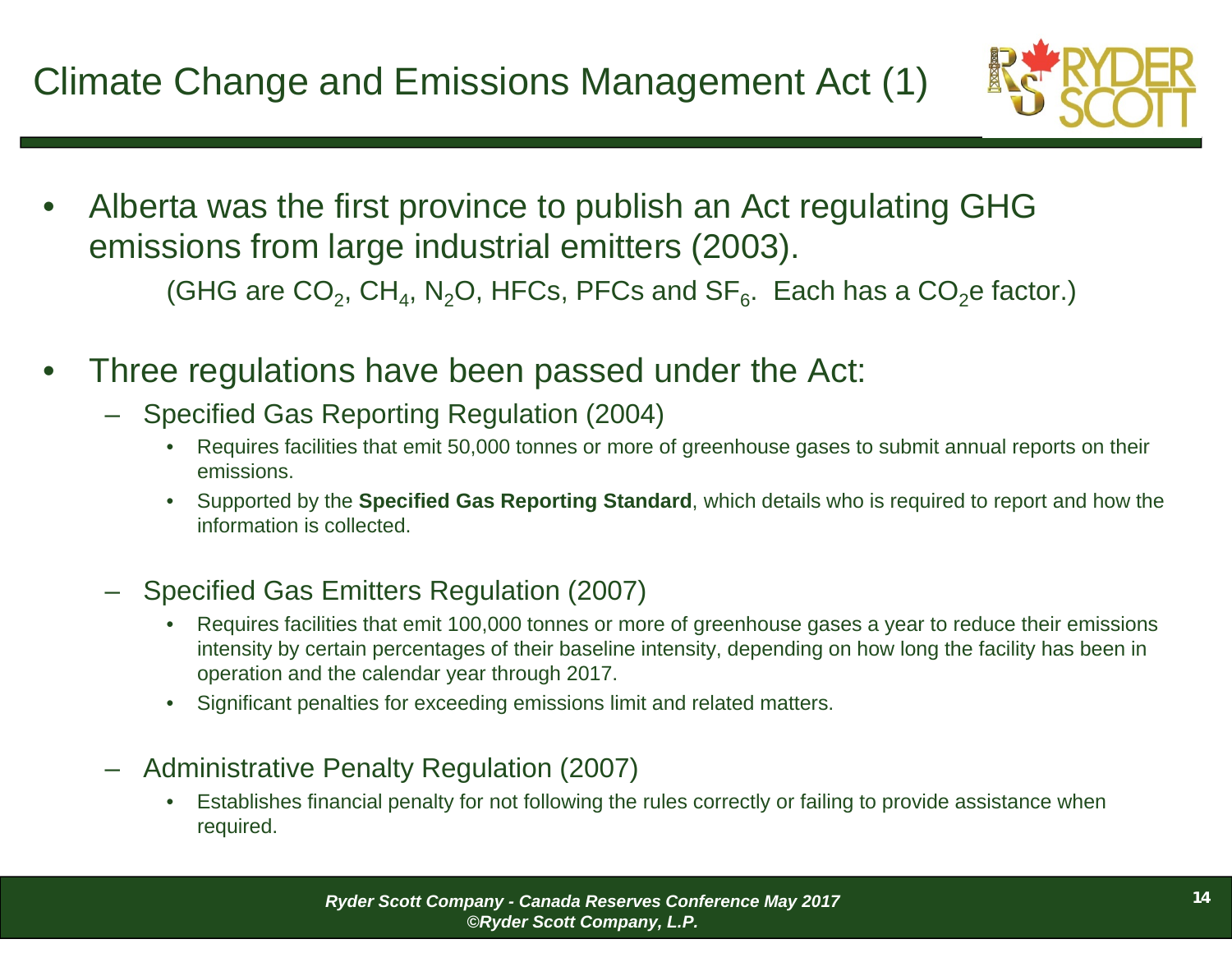

### The Penalties

- •For breaking the net emissions intensity limit for the facility in a given year – a fine of not more than \$200 per tonne CO<sub>2</sub>e per unit of production by which net emissions intensity exceeded the net emissions intensity limit times the production. (person responsible is liable)
- • For not playing nice – if a person doesn't follow the various rules or a compliance order or hires a third party auditor who does not meet the requirements of that position or performs the third party auditor function and does not meet the requirements:
	- $\blacktriangleright$ If the person is an individual, a fine of up to \$50,000
	- $\blacktriangleright$ If the person is a corporation, a fine of up to \$500,000.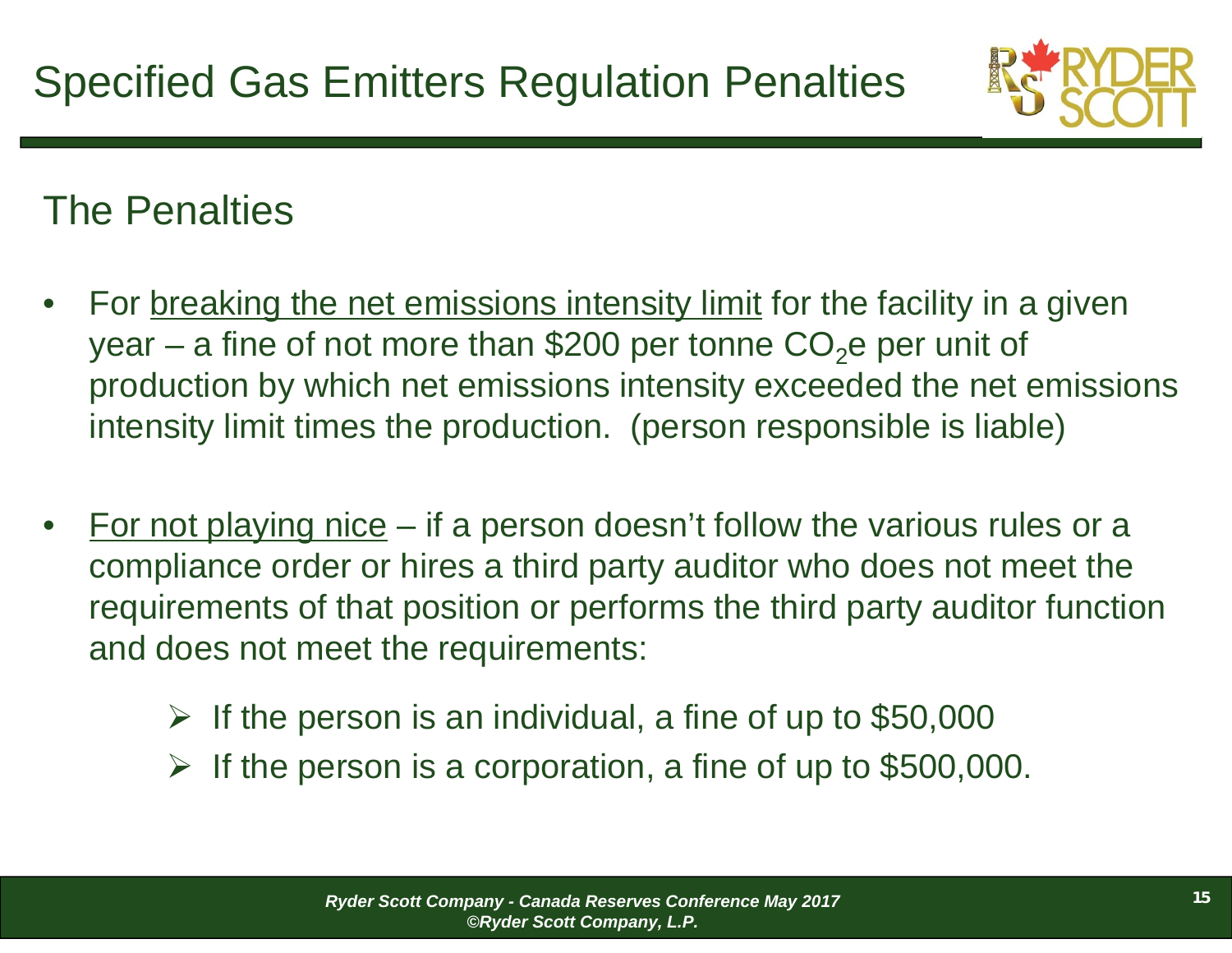

- For each contravention \$1,500 (but that amount can be varied up or down).
- Maximum penalty is \$7,500 per contravention or for each day or part of a day for which the contravention occurs or continues.
- • Note – The Administrative Penalty applies to some of the same sections of the Specified Gas Emitters Regulation that emission penalties apply to, which is a double penalty!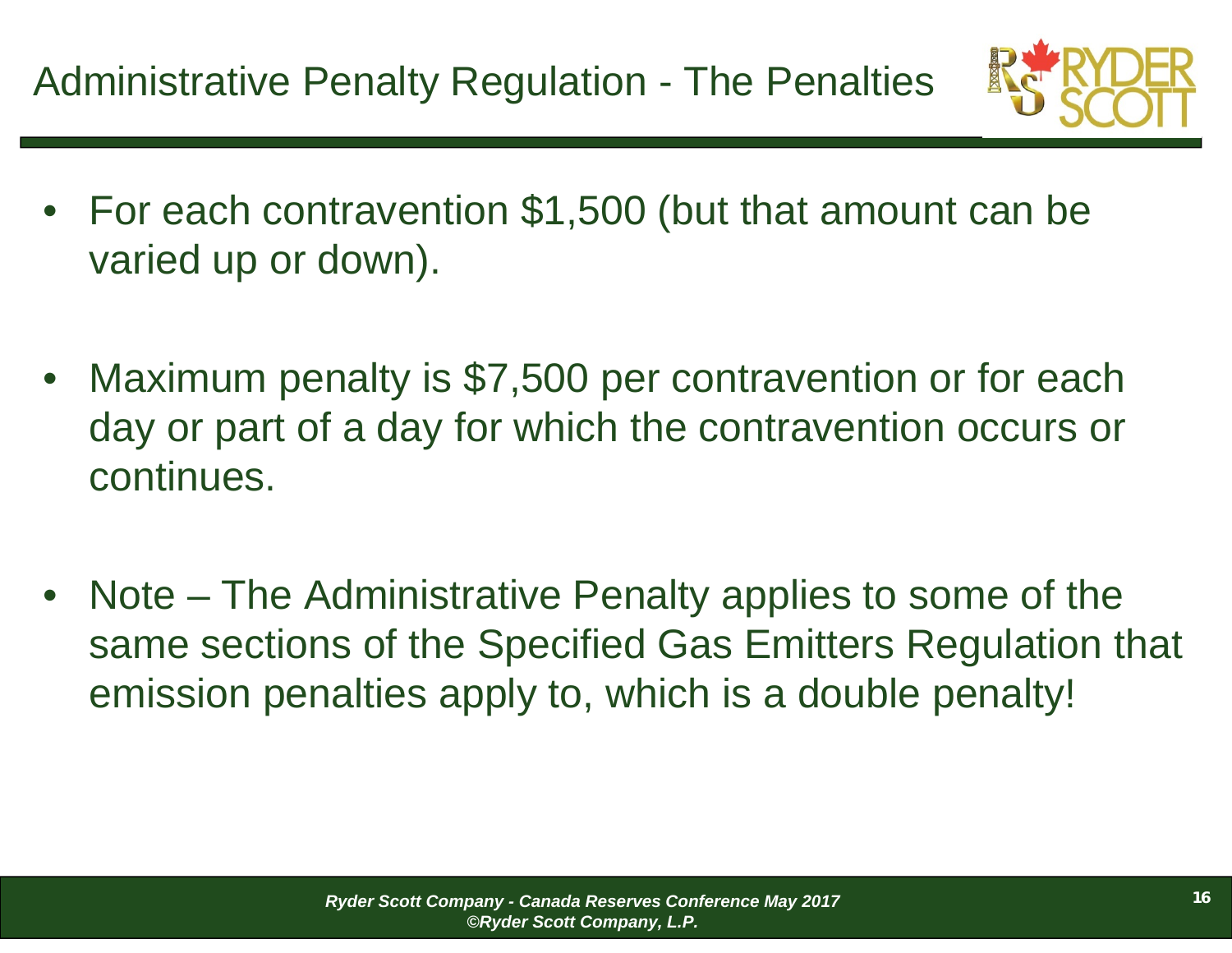

Large emitters have 4 options to meet their reduction targets:

- •Physically reduce their on-site emissions.
- Purchase Alberta-based offset credits.

(Facilities and sectors not subject to the Act, that reduce their GHG emissions, generate the credit.)

• Contribute to the Climate Change and Emissions Management Fund, or

(Fund established by the Act. Fund supports reduction of GHG or adaption to climate change. Funds spent at Minister's discretion. Payments into Fund by Large Emitter generates credits at rate determined by Regulation.)

### • Purchase or use Emission Performance Credits.

(Regulated facility, creates surplus to the emission requirement, generates a credit which can be sold.)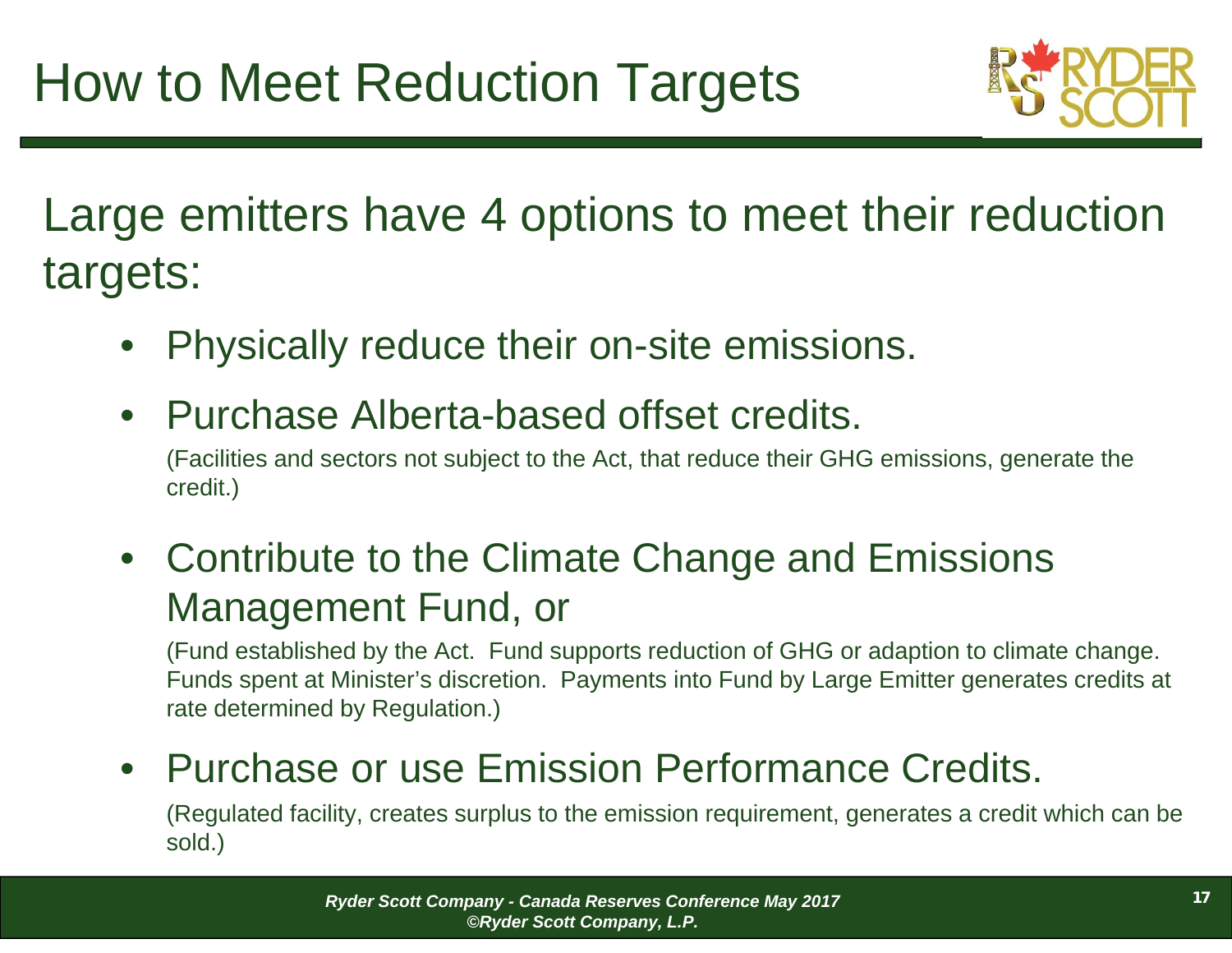

British Columbia (pay cash as you go):

- Regulation applies to everyone.
- Carbon tax on all emissions.

Alberta (pay cash to comply or fail to comply):

- Regulation only on large emitters.
- $\bullet$ Buy your way out of physical compliance.
- Big cash penalty for failing to comply.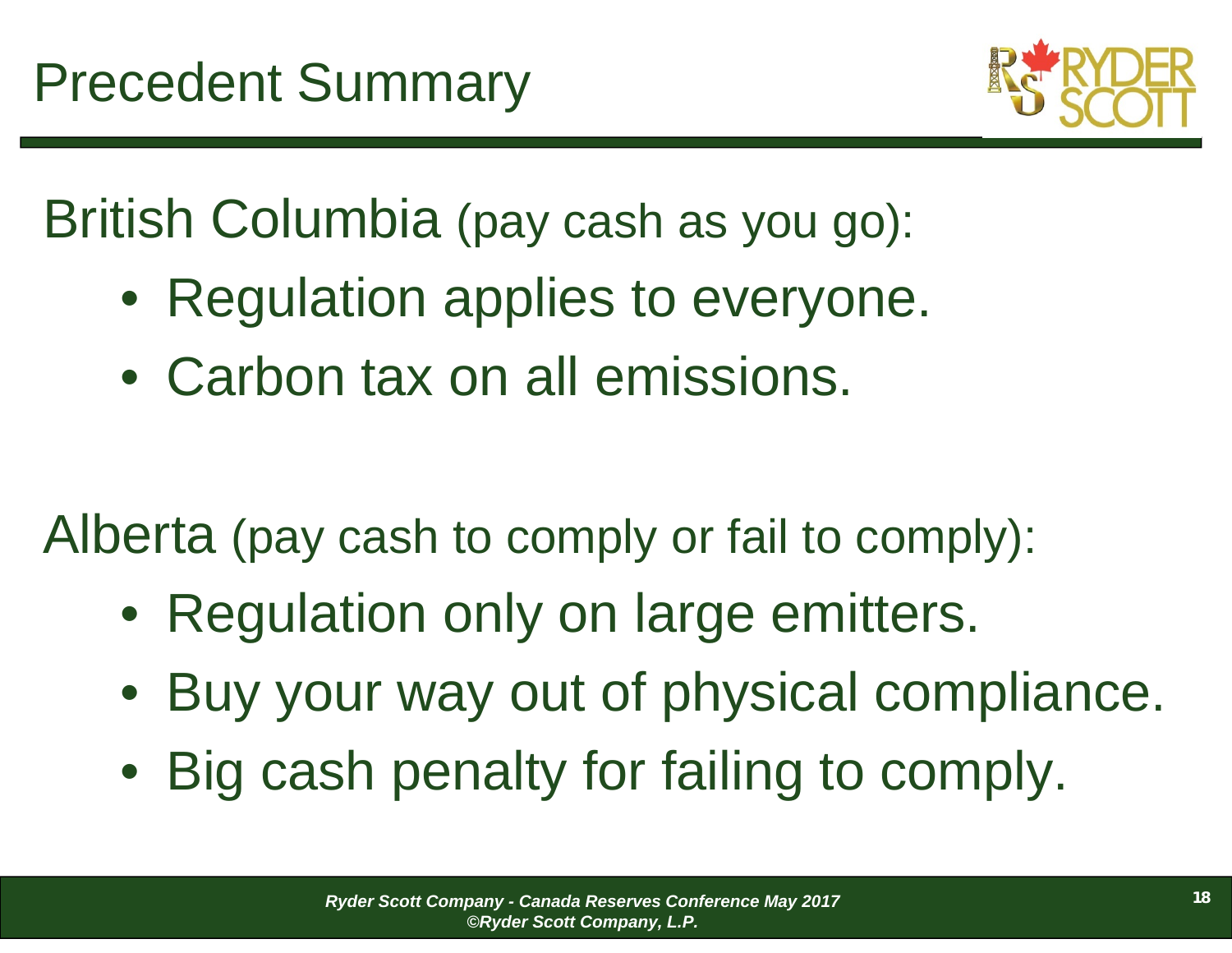

# Alberta Carbon Tax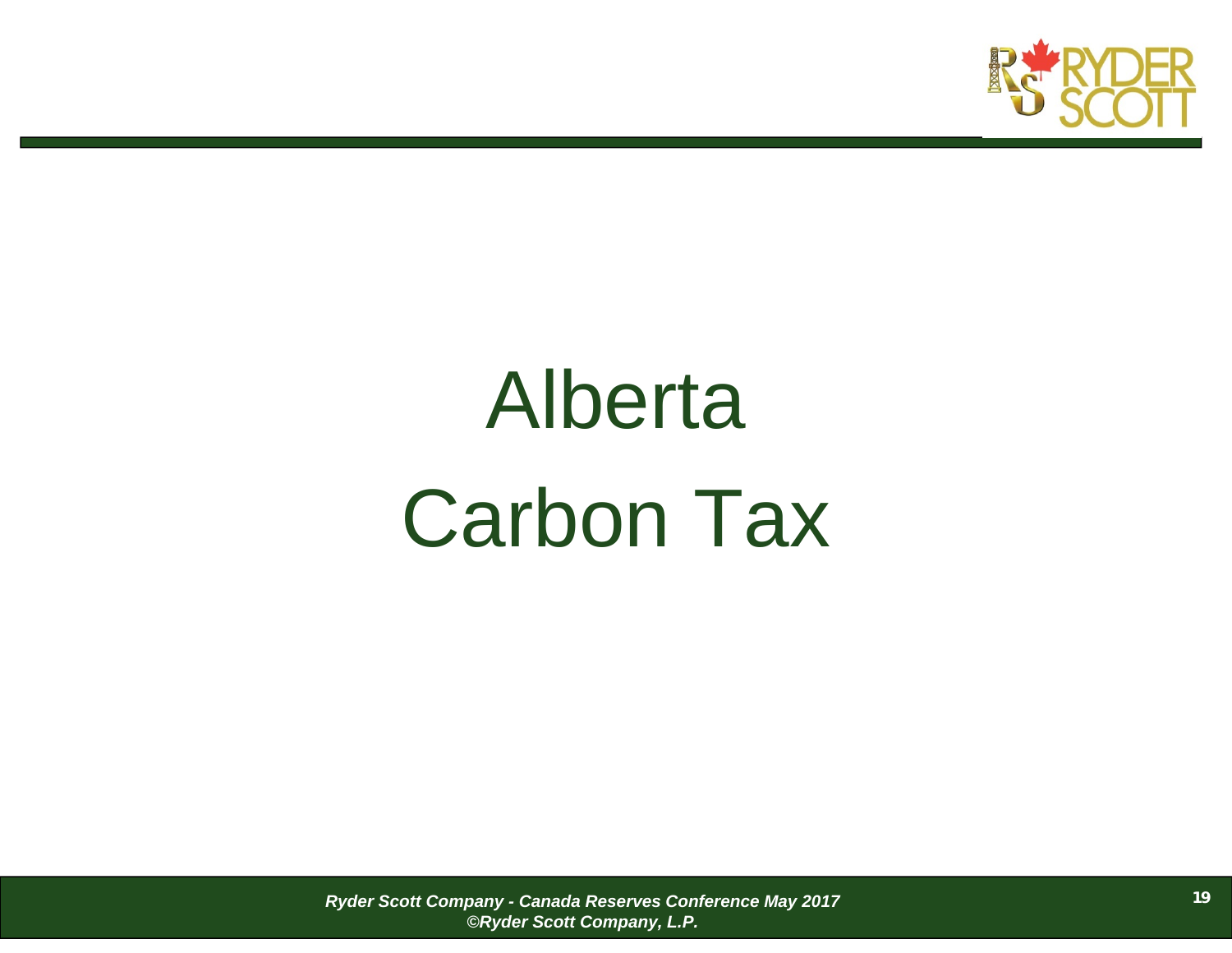

- The platform of the NDP government of Alberta, elected in May 2015, included taking leadership on climate change.
- In the summer of 2015, the Climate Change Advisory Panel was created. The panel of 5 was focused on people with sustainable development backgrounds – including the energy industry.
- The panel heard the responses of about 26,000 people, in about a month.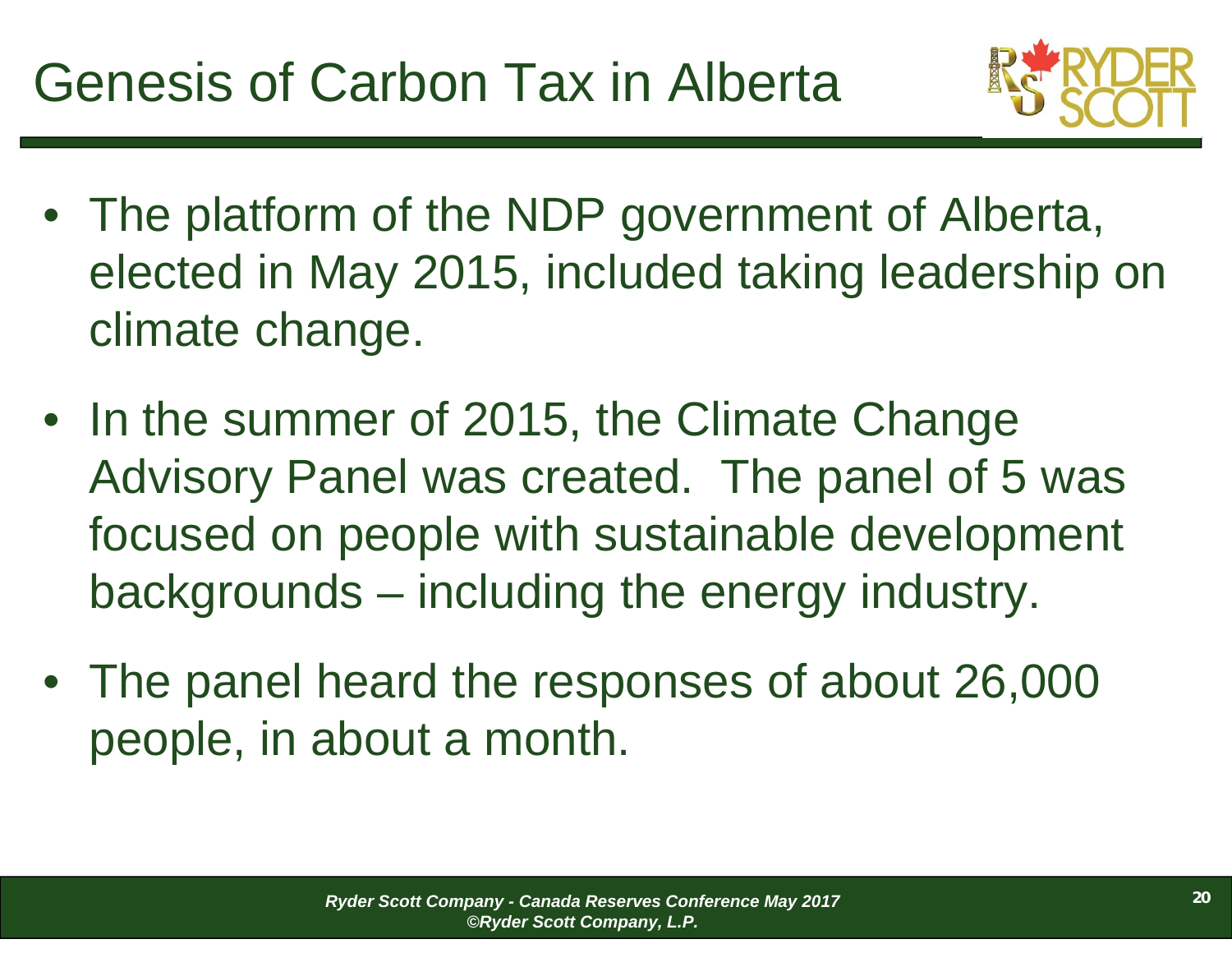

- The Panel reported to the Minister in late November 2015.
- The report included a recommendation to broaden and improve its carbon pricing regime.
- The Alberta Climate Leadership Act received Royal Assent on June 13, 2016 and became effective January 1, 2017.

### **Note: Alberta has a Carbon Levy, not a Carbon Tax!**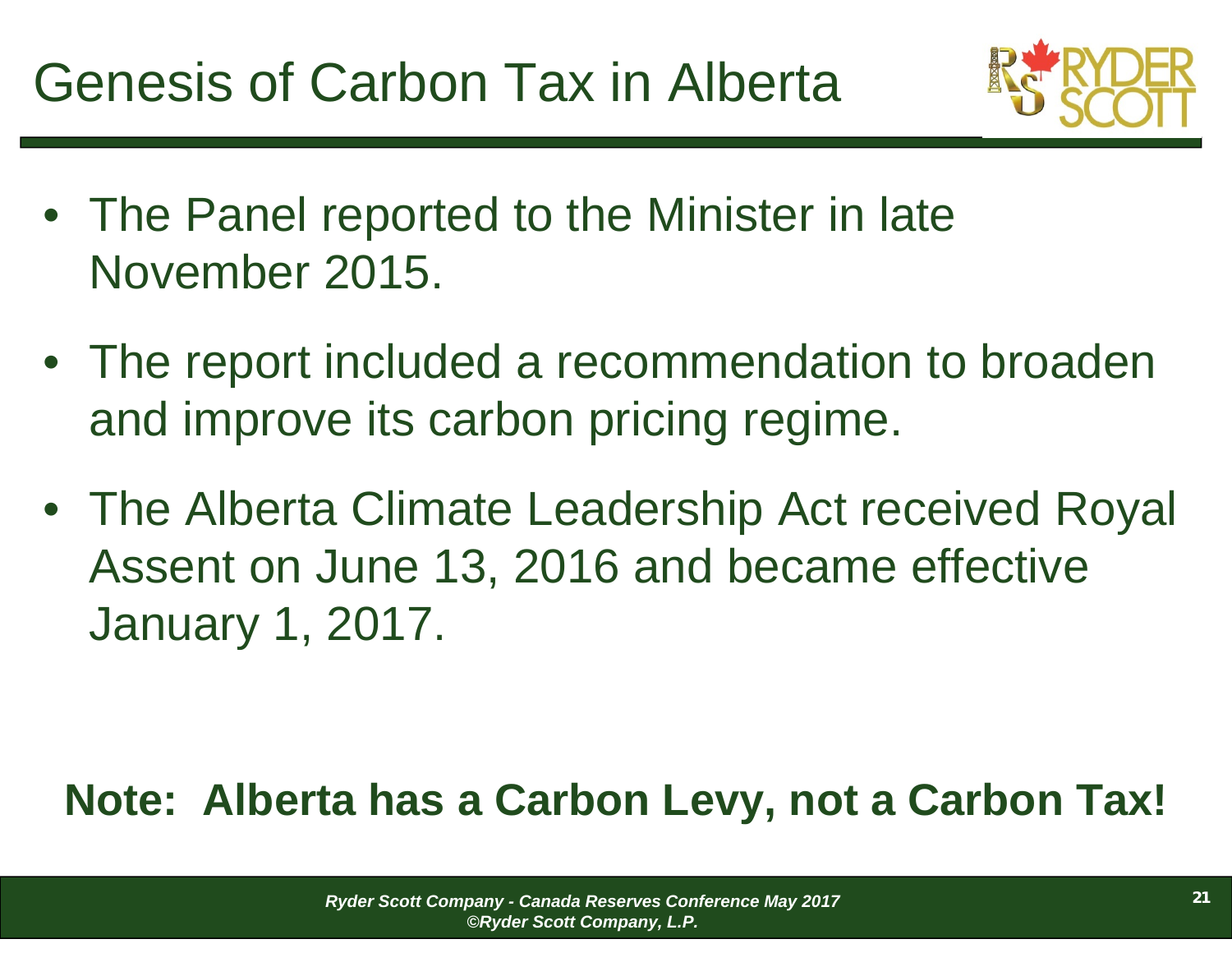

- •Tax is applied to all fossil fuels purchased or used in the province.
- •Tax rate is based on GHG emitted, when fuel is burned.
- •Greenhouse Gases are  $CO_2$ , CH<sub>4</sub>, N<sub>2</sub>O, HFCs, PFCs and SF<sub>6</sub>.
- •Each GHG is assigned a CO<sub>2</sub> equivalent value.
- $\bullet$ Initial rate effective January 1, 2017.

(\$20 per tonne of CO<sub>2</sub> equivalent, which is 4.49¢ CDN/L or 12.8¢ US/U.S. gallon for gasoline at \$0.75 US/\$1 CDN.) (Raw Gas - \$1.15/GJ or \$1.21/MMBtu, Natural Gas - \$ 1.011/GJ or \$1.07/MMBtu.)

• Second rate increase effective January 1, 2018.

(\$30 per tonne of CO<sub>2</sub> equivalent, which is 6.73¢ CDN/L or 19.1¢ US/U.S. gallon for gasoline at \$0.75 US/\$1 CDN.) (Raw Gas - \$1.72/GJ or \$1.81/MMBtu, Natural Gas - \$ 1.517/GJ or \$1.60/MMBtu.)

• Suggested subsequent annual rate increases of inflation plus 2%. (no evidence that this is yet government policy)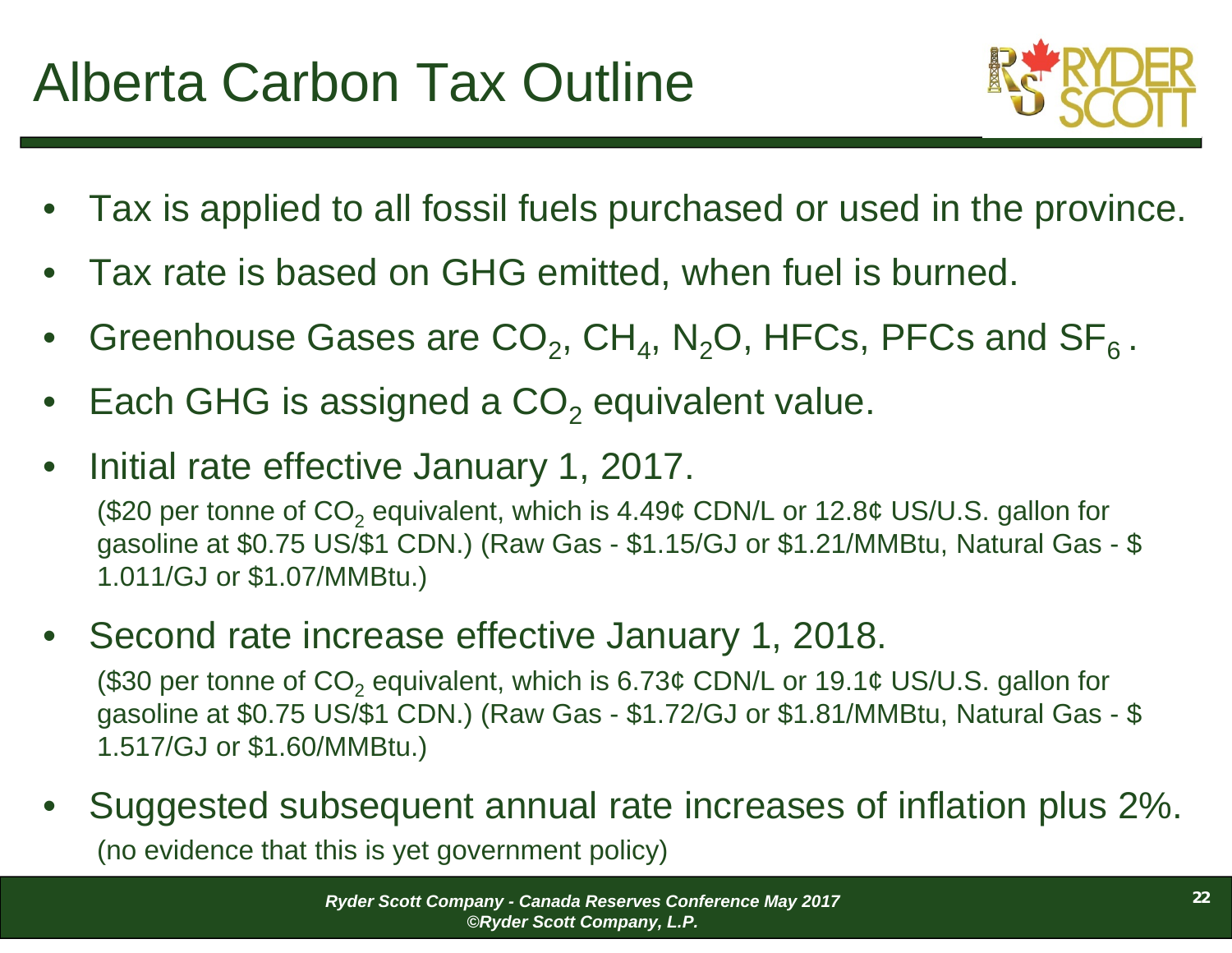

No. The documents around the Carbon Levy do not refer to it as revenue neutral. The revenue will support:

- • Credits offsets for low and middle income households. (24.3% of revenue from Carbon Levy and SGER over 5 years.)
- A reduction in the Small Business Income Tax from 3% to 2%. (9.0% of revenue from Carbon Levy and SGER over 5 years.)
- • Fund new green programs to further reduce GHG emissions. (64.7% of revenue from Carbon Levy and SGER over 5 years.)
- • Coal community transition support, First Nations support. (2.0% of revenue from Carbon Levy and SGER over 5 years.)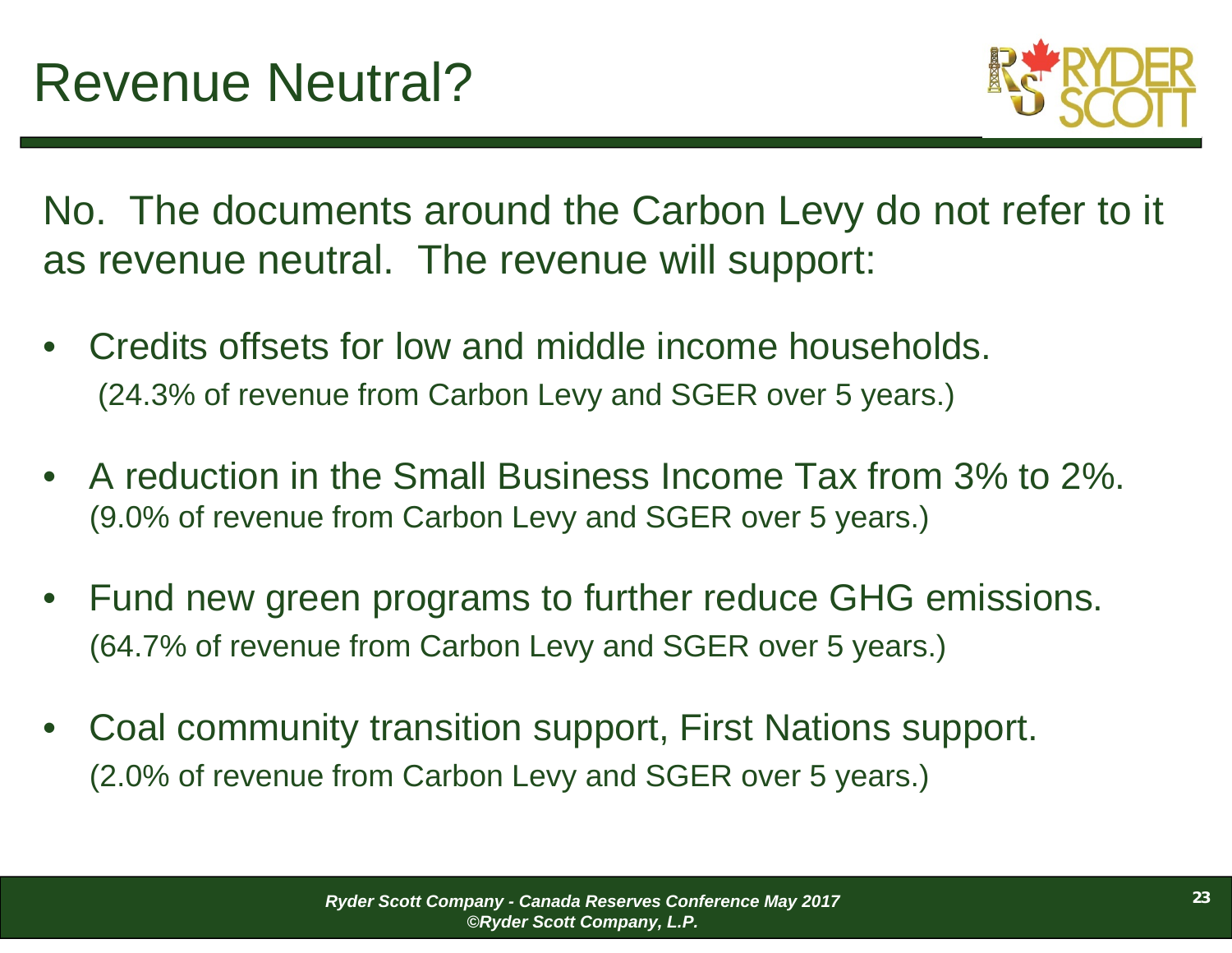

## In Alberta the rate of carbon tax is the sameno matter the business sector or application that it is applied to!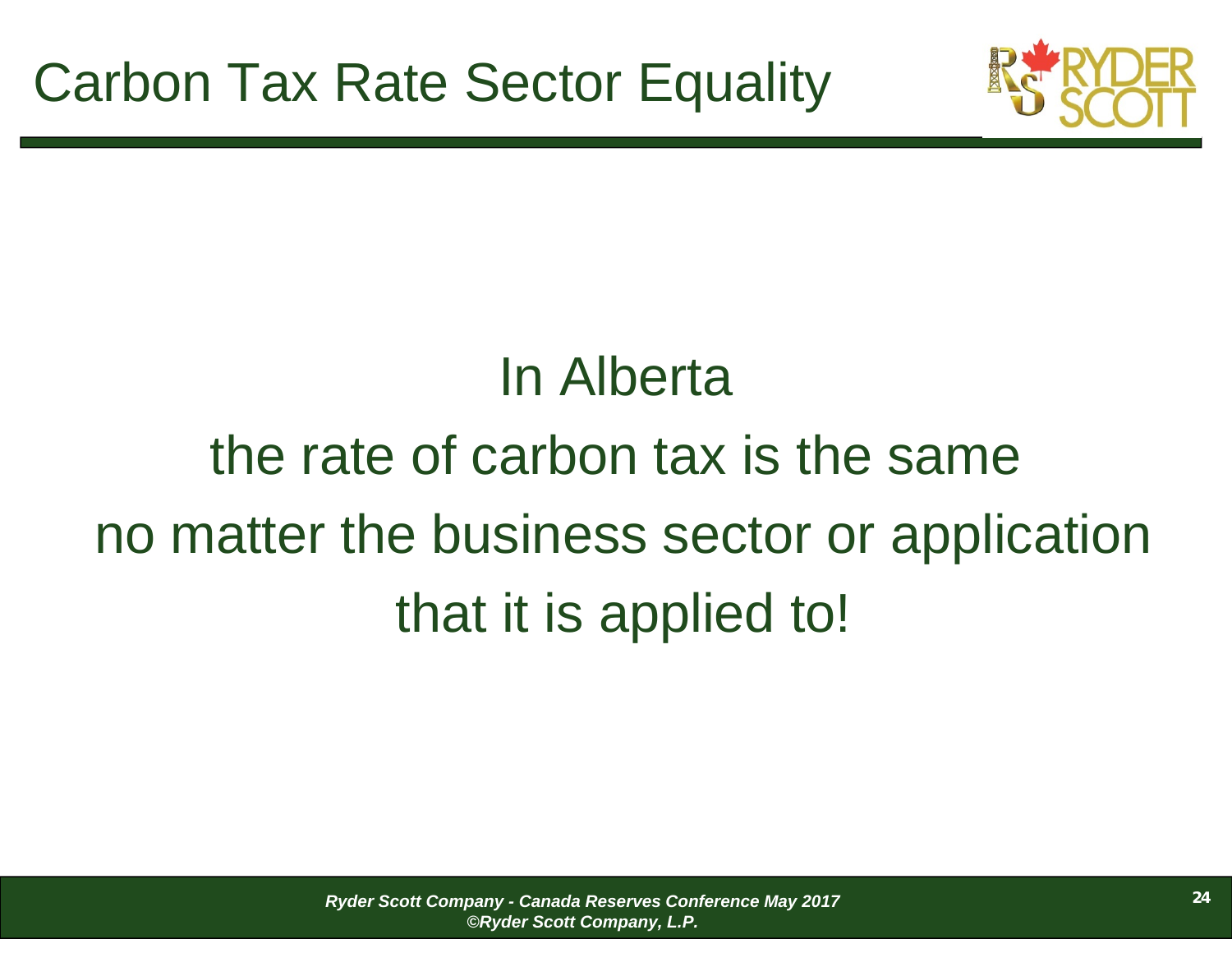

Carbon Tax is applied from the well head to the sales point every time a fossil fuel is used (combusted or not):

- $\bullet$  Compressors (well head, gathering systems, within plants or sales).
- Flared volumes.
- $\bullet$  Purchased fuels (e.g. gasoline, diesel, propane, natural gas, and methanol).
- $\bullet$ Injection systems fuel.
- $\bullet$ Heating systems fuel.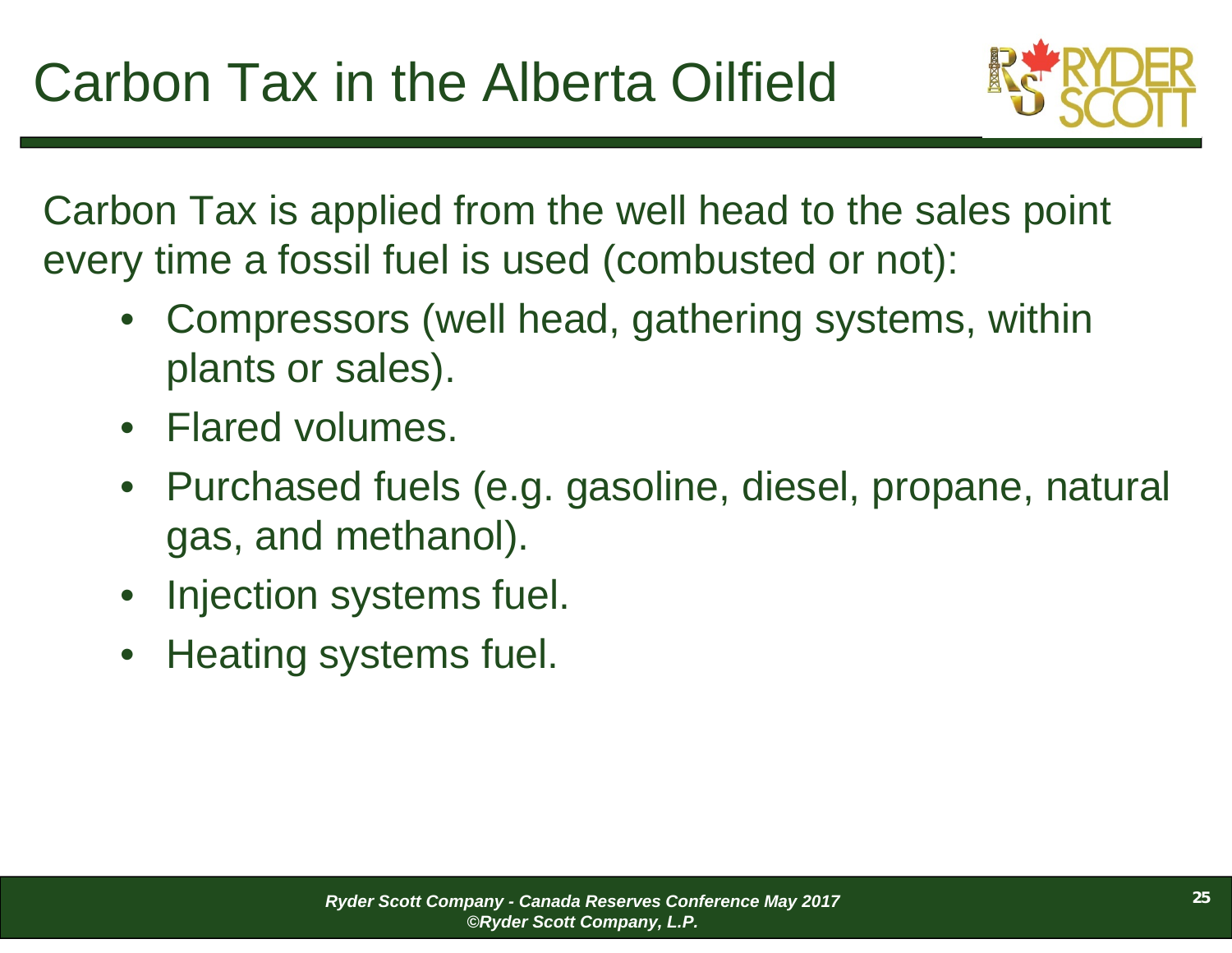

- No Levy is due on fuel moved between oil field facilities (i.e. on production volumes moving around the oil field).
- Levy is due on fuel used in the oilfield, BUT only starting in 2023.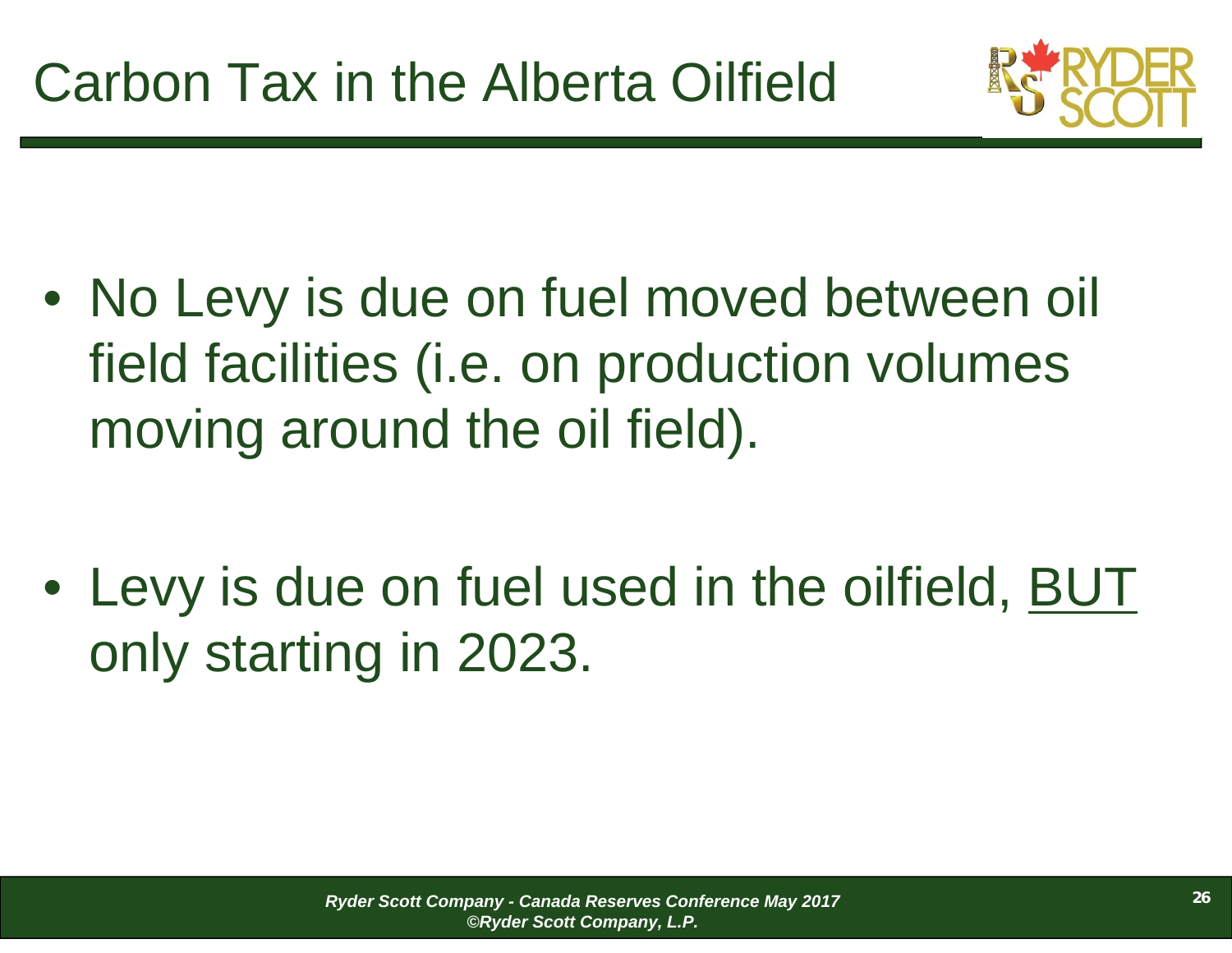

The Alberta Climate Leadership Regulation, definitions section, defines "Production Process" as:

- • An activity integral to the drilling, completion, workover or abandonment of a gas or oil well, or
- An activity integral to the operation of: a gas or oil well, a gas battery, a gas gathering system, a compressor station or facility, a gas processing facility, a gas fractionation plant, a straddle plant, an oil battery, or an oil production site other than an oil production site that includes one or more thermal oil wells but does not include an activity in the operation of a specified gas emitter.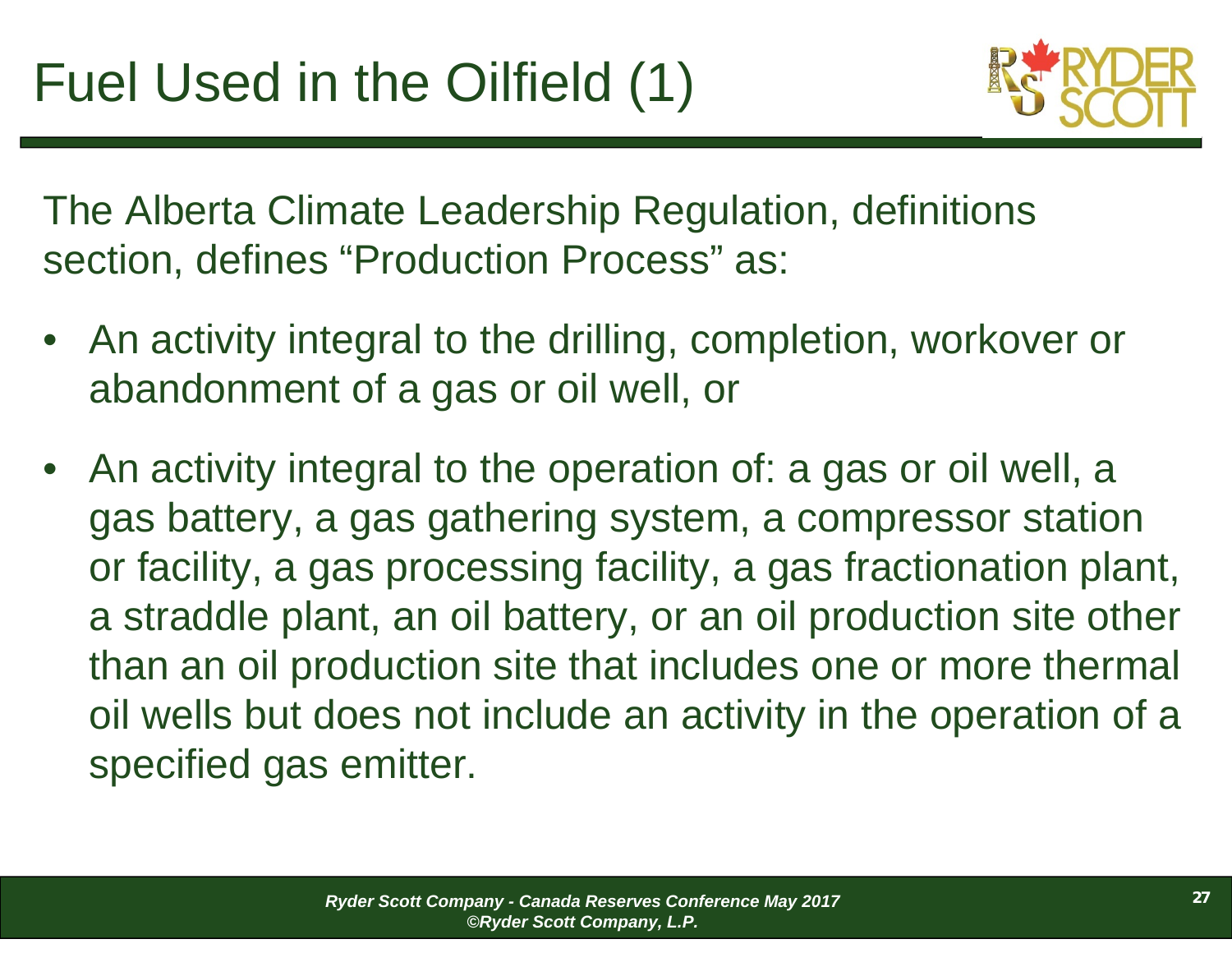

Section 11(2) and 11(3) are where this definition of production process applies:

> (2) Subject to subsection (4), a consumer is exempt from paying the carbon levy on fuel that is used in a production process before 2023 if the fuel is not flared or vented.

(3) A consumer is exempt from paying the carbon levy on fuel that is flared or vented in a production process before  $2023$ .

So, based on this section of the Regulation, the industry has 6 years to physically minimize the use of fuel in operations before the carbon levy will apply. A sweeter deal than in B.C., but B.C. did start their program years ago and at lower rates; therefore, not as big <sup>a</sup> shock to the oilfield.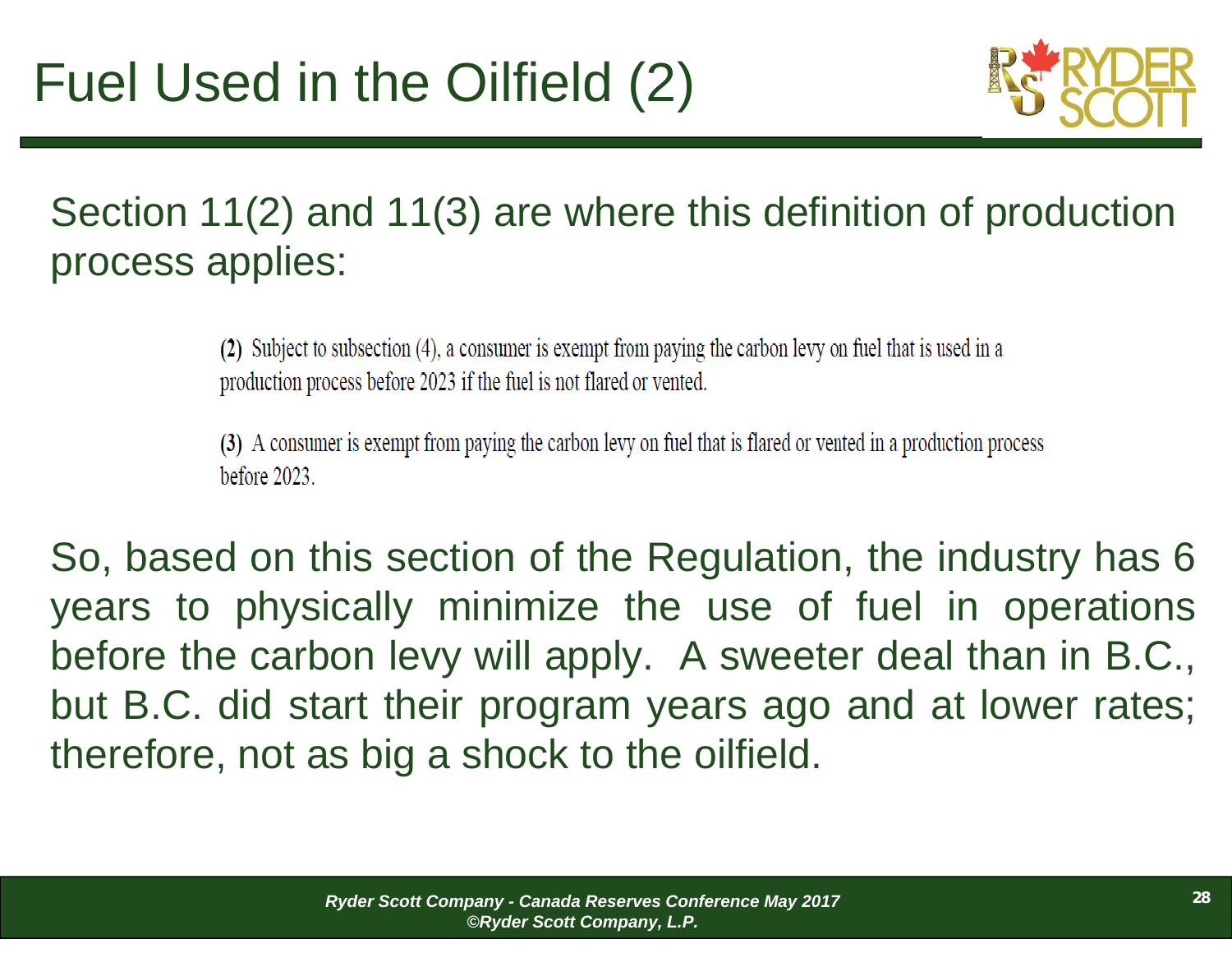

Starting in 2023, it would appear that fuel used in oil field operations that does not produce heat or energy or that does not result in flaring or venting are exempt from the levy. From the Act on Exemptions:

#### Purchases exempt from carbon levy

- **15(1)** Subject to the regulations, a consumer is exempt from paying a carbon levy on fuel if
	- (f) the fuel is not put into a fuel system that produces heat or energy, and is not flared or vented, when used
		- as a raw material in an industrial process that produces another fuel,
		- as a raw material in an industrial process that produces another substance that is not a fuel,  $(i)$
		- as a solvent or diluent in the production or transport of crude bitumen or other substances, or  $(iii)$
		- for any other prescribed purpose.  $(iv)$

### This appears to cover the B.C. Exemptions list but in a more general manner.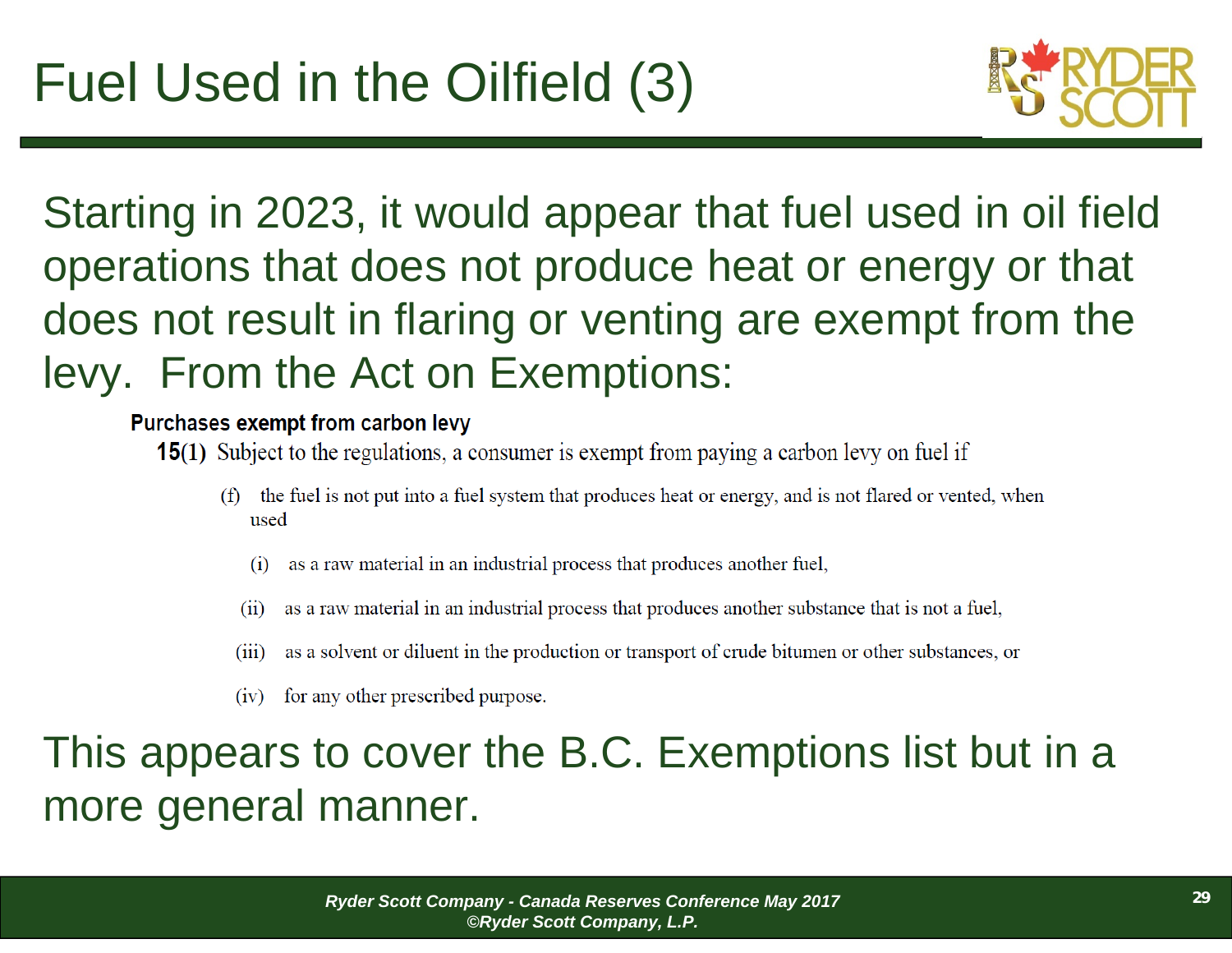

## Fuel sold and exported outside Alberta is exempt from Carbon Tax.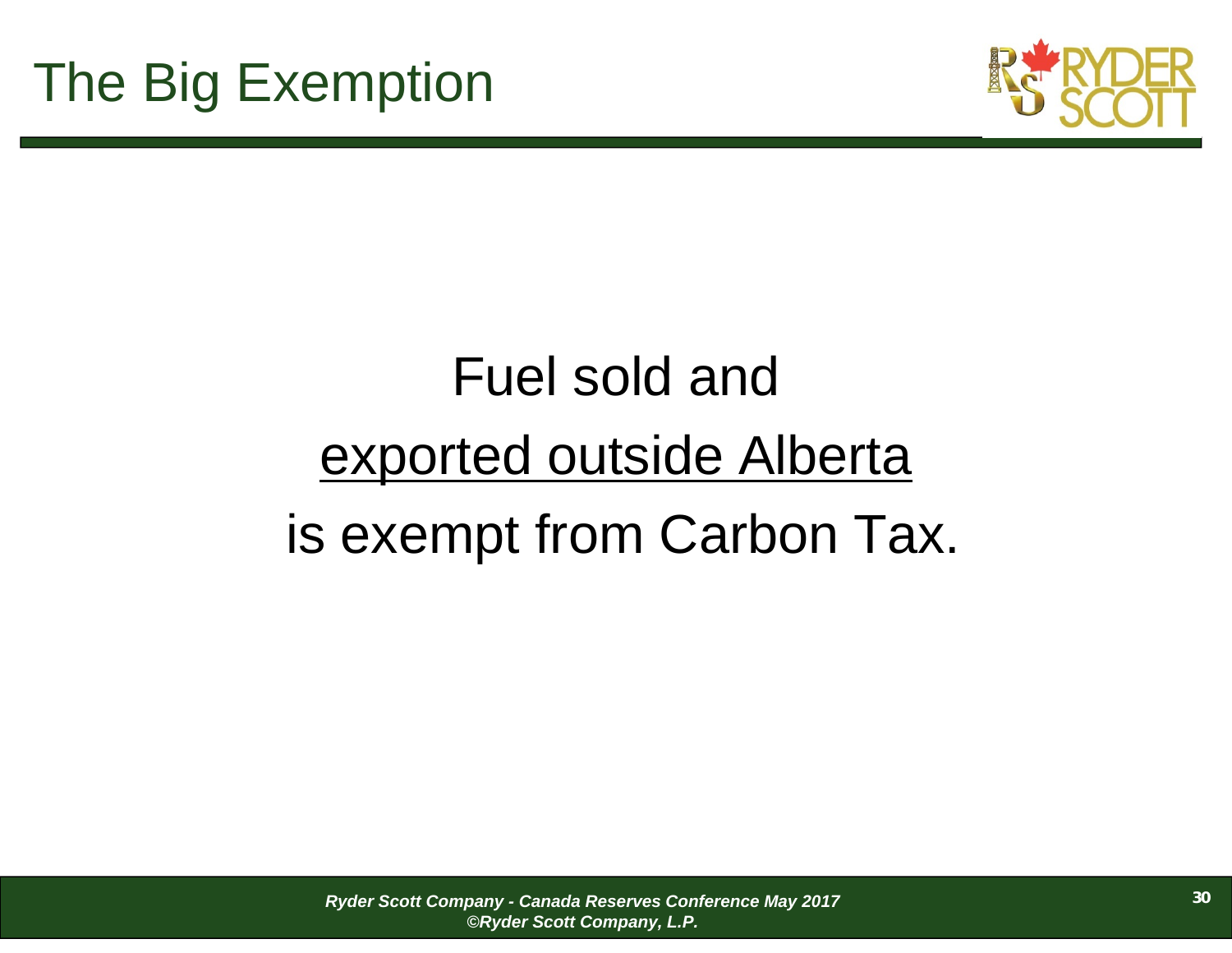

- Large Industrial Emitters will be subject to the SGER framework until the end of 2017.
- At that time, they will transition to an outputbased allocation approach.
- Currently under discussion with stakeholders when this presentation was prepared.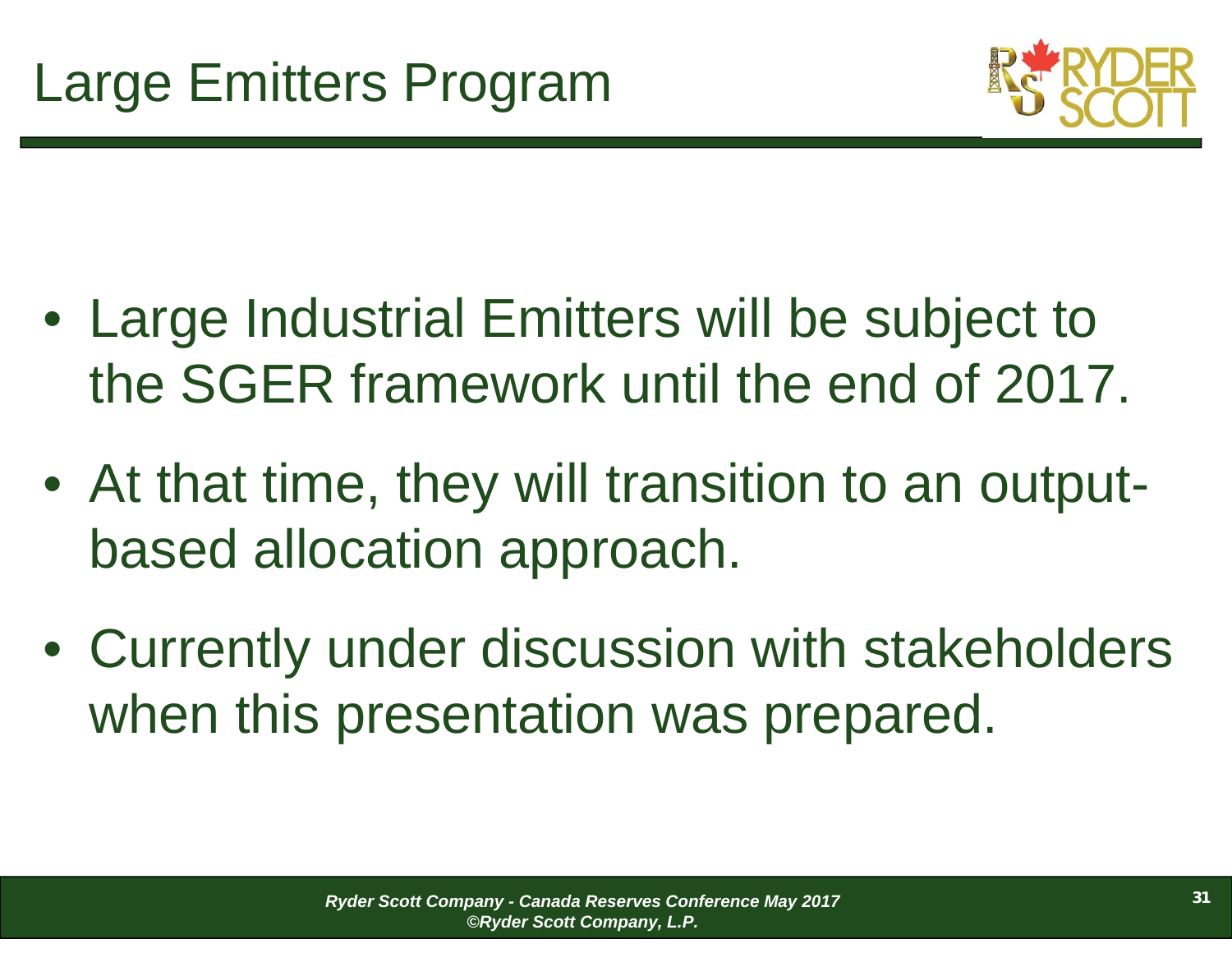

## Lease Operating Expense Statement Impact

*Ryder Scott Company - Canada Reserves Conference May 2017 ©Ryder Scott Company, L.P.*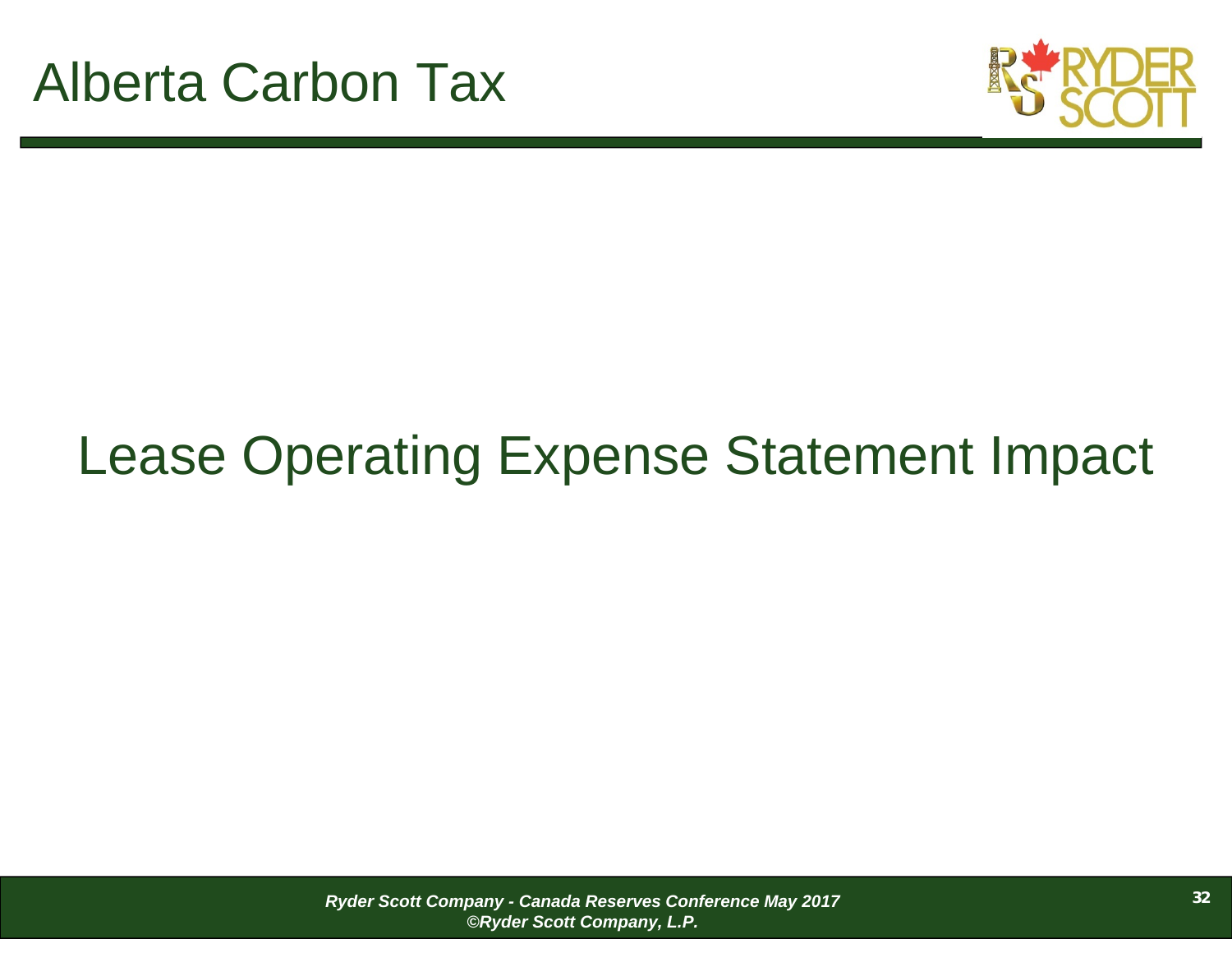

### – Cost Side

- Buried Cost Impact Primarily vehicle fuel charges and municipal taxes, but will include any charges from vendors where they are passing on carbon tax. Started January 1, 2017.
- Stated Cost Impact This won't appear in Alberta operations until 2023. As an evaluator, I would then expect to see a line charge for carbon tax.

### – Revenue Side

• Price Differentials Impact – I can't identify a situation where this is happening yet. It would only happen if the seller had to pay carbon tax, but was selling into a market where other sellers did not have carbon tax.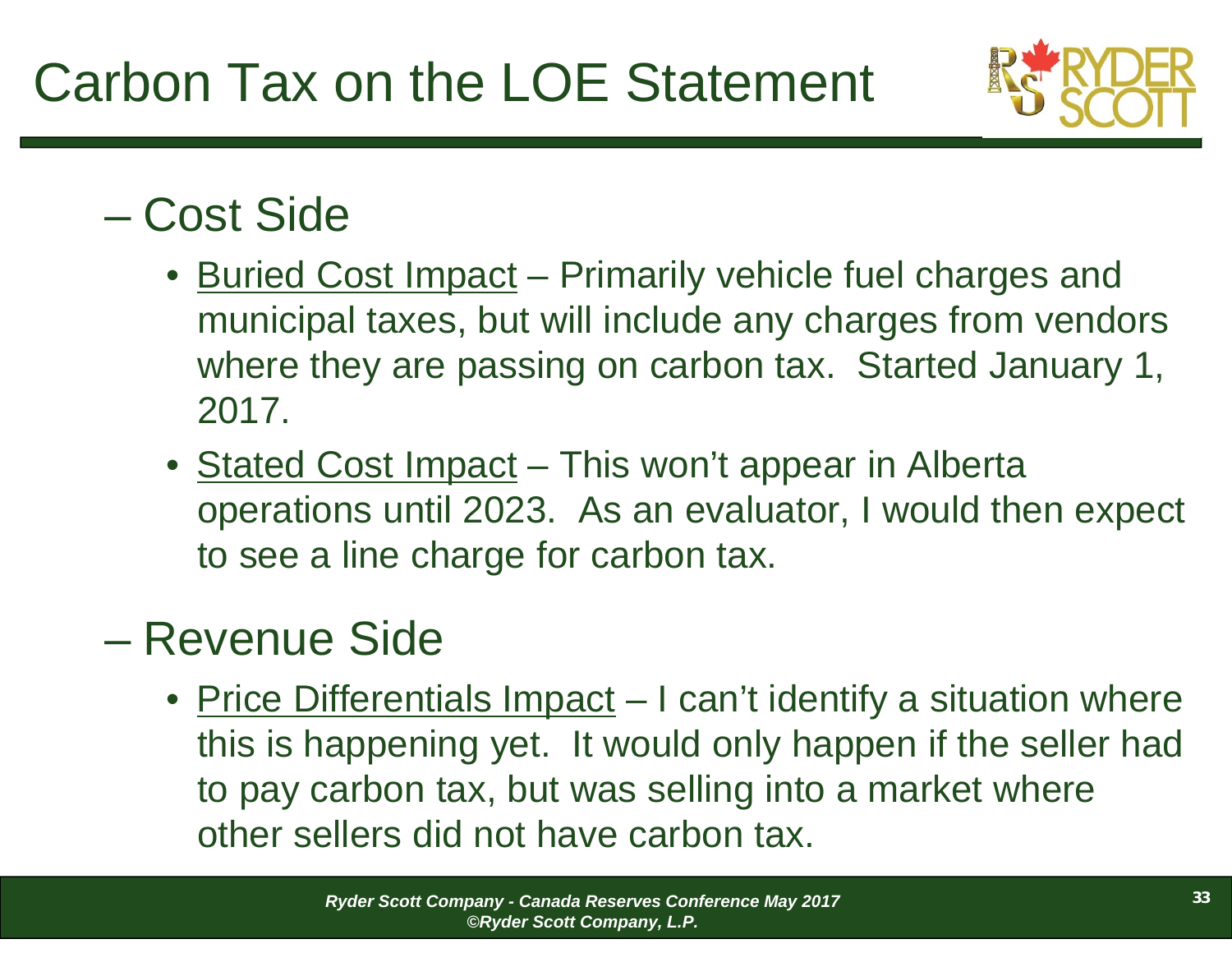

- The existence of a buried carbon tax could be tested for by looking for a step jump in a cost category. The obvious ones are vehicle fuel and municipal taxes (not exempt).
- The buried carbon tax will primarily drive up the fixed cost estimate, starting with the YE2017 evaluations of Alberta assets.
- The increase in fixed cost will raise the value of the economic limit, thereby decreasing the extent and value of the remaining reserves.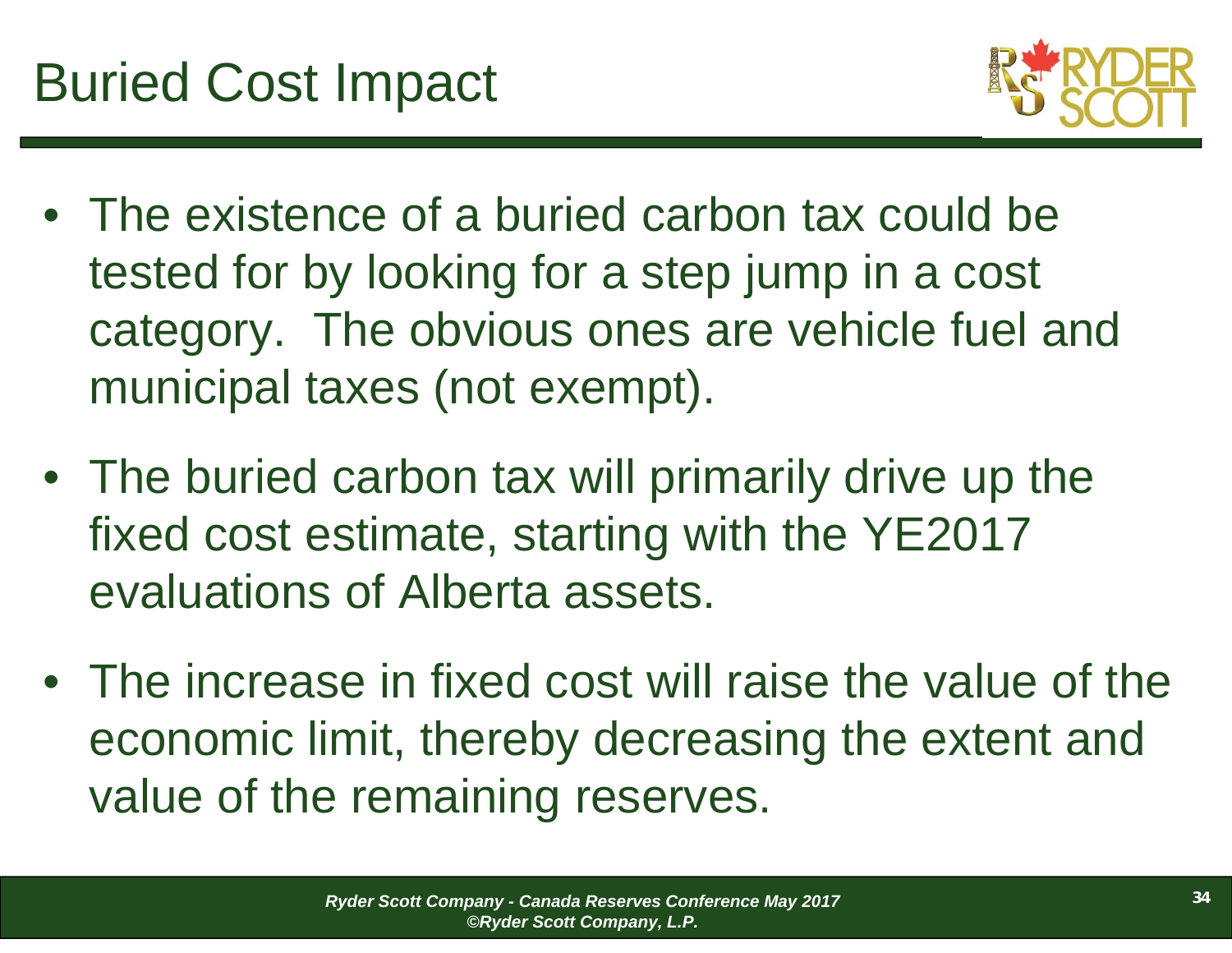## Stated Cost Impact (1)



- • In Alberta, starting in 2023, fuel used in oil field operations or that is vented or flared will be subject to the carbon levy.
- • In that it is a government charge, the extent of which is dependent on the operating characteristic of the relevant facility, it is no different than municipal taxes and should be treated as such (i.e. tax on existence not on profit.)
- • This should be a straight-up charge to the particular facility and should appear as a line item "Carbon Levy" on the LOE statement.
- $\bullet$  As most of the carbon levy would be for fuel use, and fuel use is proportionate to volume, evaluators should be adding the carbon levy entirely into the estimation of the variable operating cost.
- • The impact is likely to materially affect the variable operating cost and thus reduce the value and extent of remaining reserves.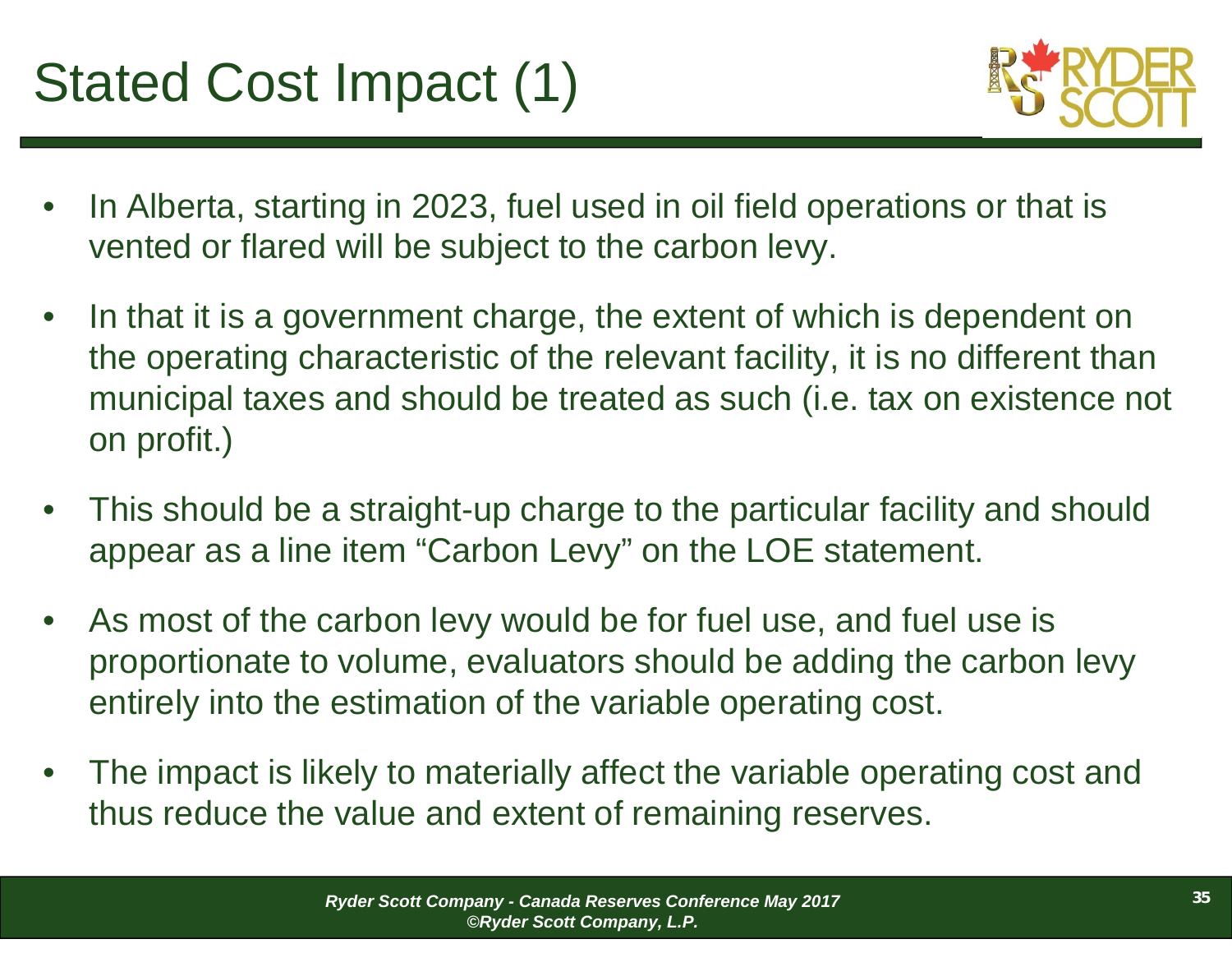

### **So I don't have to worry about carbon levy on fuel use until 2023? It won't affect my reserves this year.**

- • Yes you do. While it isn't going to be charged until 2023 giving you 6 years to improve fuel use efficiency, it is going to impact your YE2017 reserves.
- As evaluators, we know it is the law that this tax starts in 2023; therefore, in our YE2017 evaluation, starting with year 2023 in the cash flow, we need to include the impact of this tax.
- The extent of the tax can be estimated by calculating the surface loss, adjusting for liquids yield and then applying the raw gas carbon tax levy to the balance.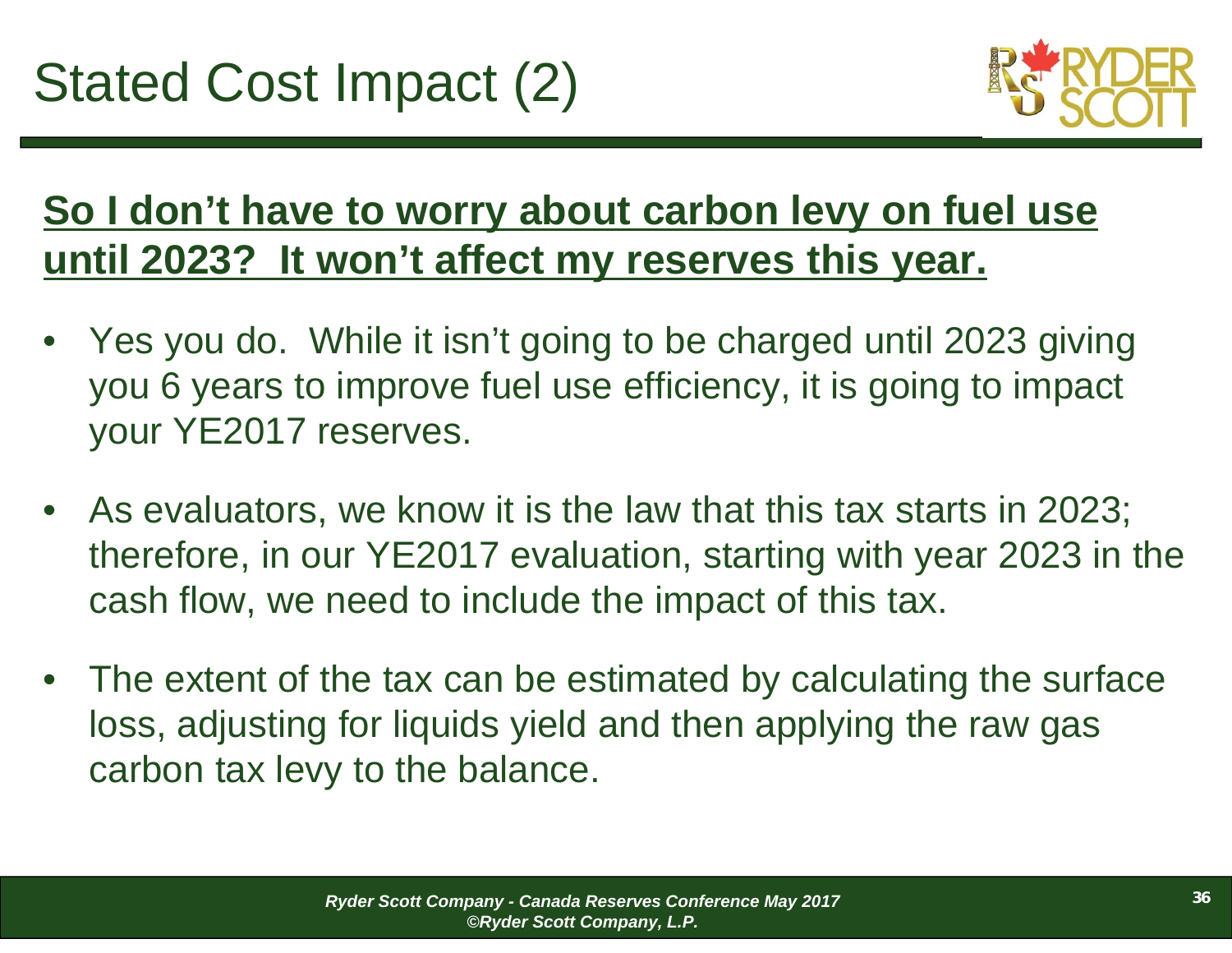## Price Differentials Impact



- • So far, Alberta and B.C. have exempted sales volumes of oil and gas that leave the province from carbon tax.
- • If the Canadian Federal Government imposes a carbon tax, as is expected, and if it does not exempt oil and gas exported from Canada, then there will be an expansion in differentials as production companies will have to absorb the carbon tax to compete in markets where other suppliers do not have carbon tax.
- • Such an impact will both lower the value of reserves and the extent of reserves.
- •With carbon tax…….

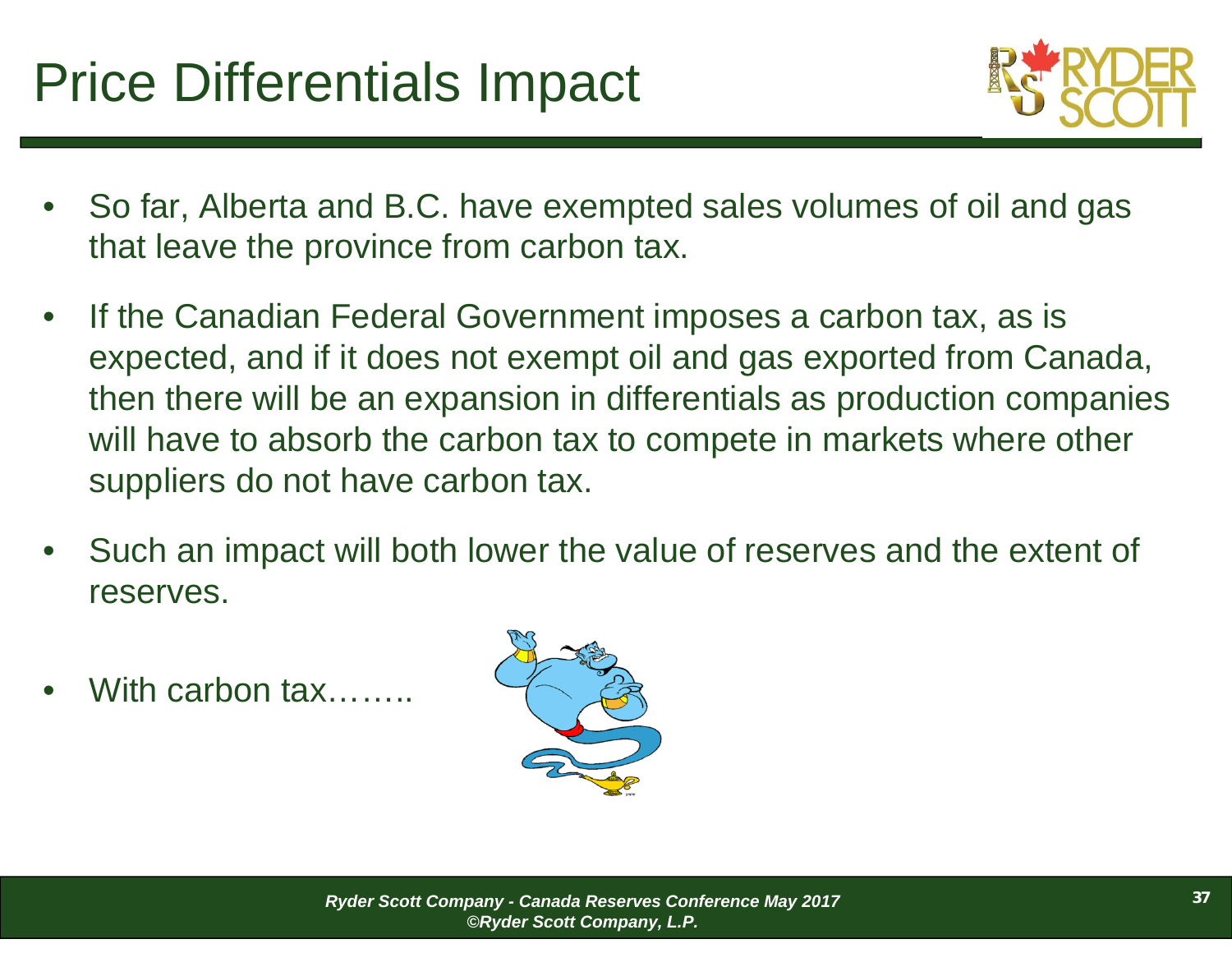

- The definition of "production process" would seem to apply to activities on site.
- It does not seem to include mobilization of equipment and materials to a drilling site or oil field construction site.
- • Capital costs for these activities should go up for carbon tax on fuel.
- • Higher capital costs will translate into higher costs for development of PUDs, which in turn means a slight increase in the economic reserve threshold for a PUD in YE economics. Likely not material.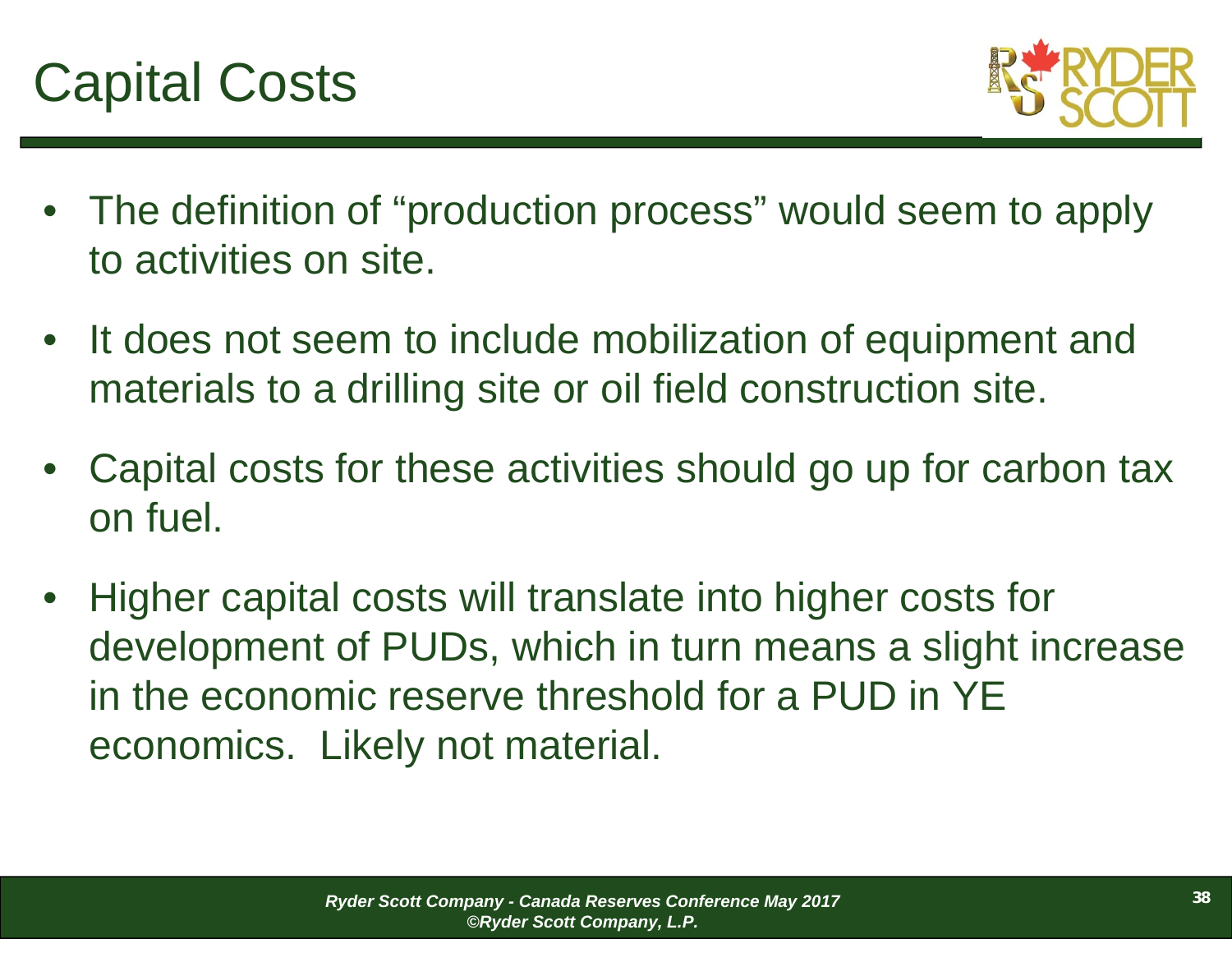

# What's Down the Road?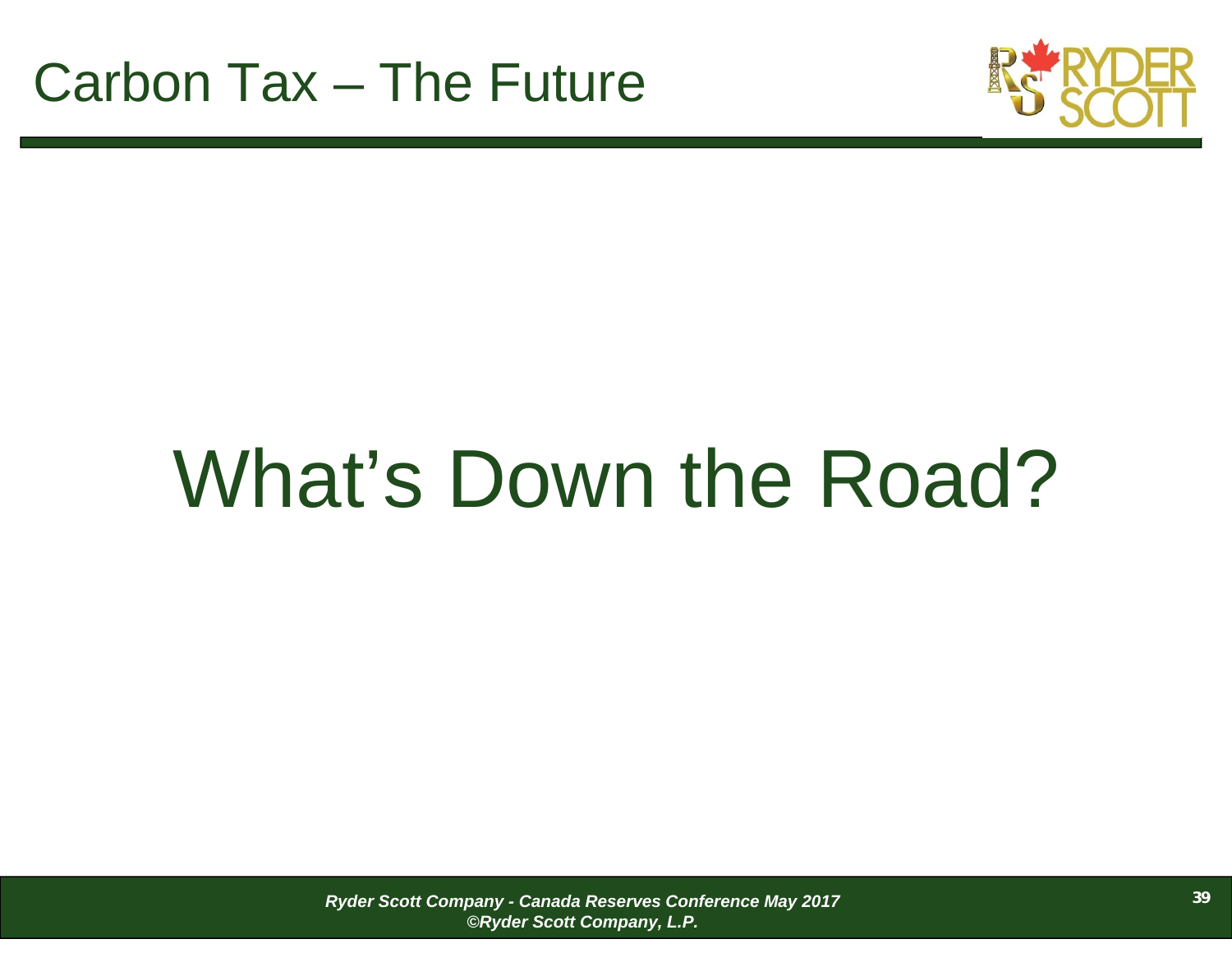

## Canadian Intentions

- Government of Canada has proposed that carbon tax rise by \$10/tonne starting in 2018, to a maximum of \$50/tonne in 2022.
- Alberta Climate Leadership Report to Minister recommends that the Carbon Levy increase by inflation plus 2% after 2018.

## EU Implications

• Examining putting a carbon tax on imports to the EU. Designed to ensure a level playing field with EU producers. Focus now is on cement and steel – both used in the oilfield.